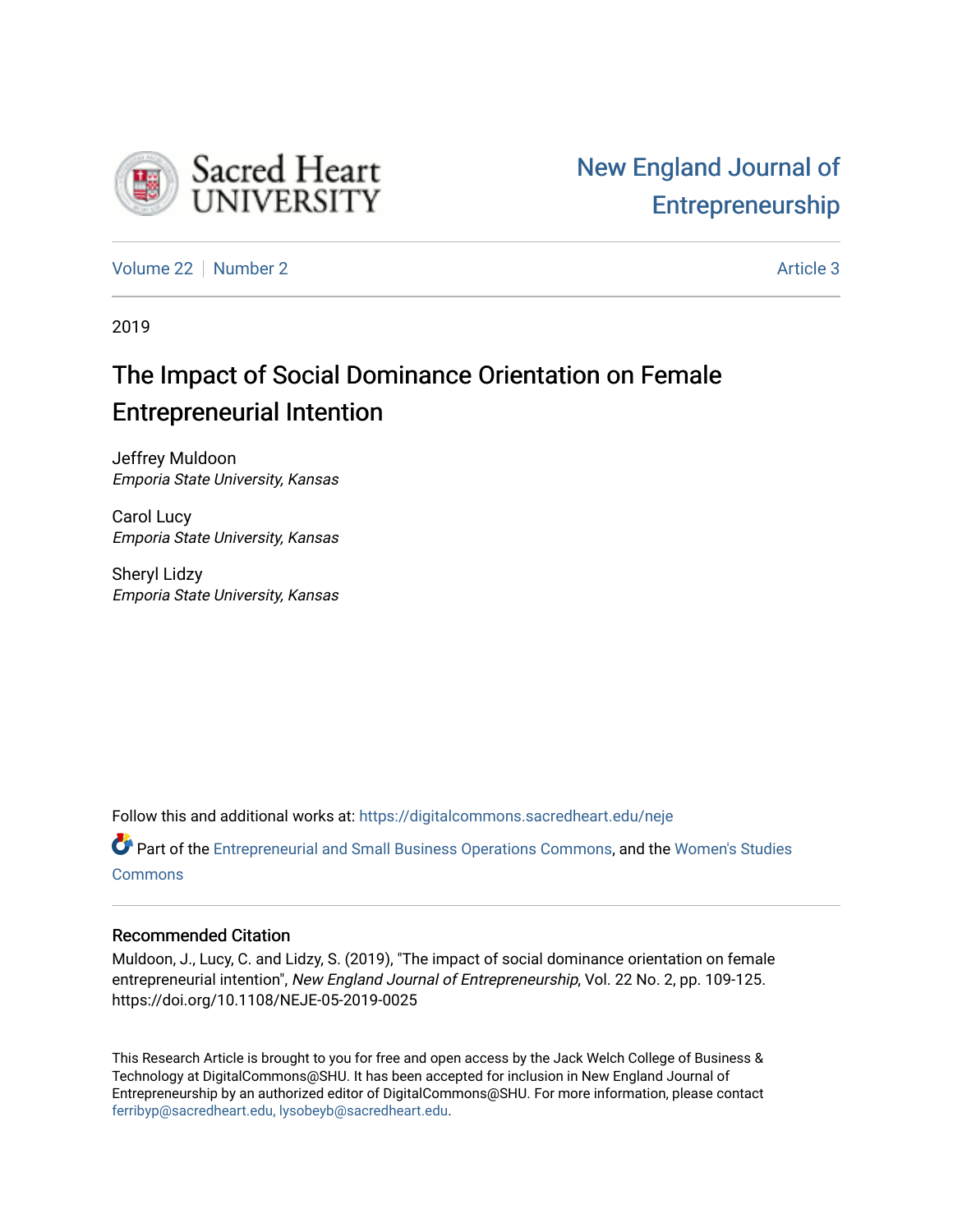The current issue and full text archive of this journal is available on Emerald Insight at: www.emeraldinsight.com/2574-8904.htm

# The impact of social dominance orientation on female entrepreneurial intention

Jeffrey Muldoon, Carol Lucy and Sheryl Lidzy Emporia State University, Emporia, Kansas, USA

#### Abstract

Purpose – Understanding the factors that influence entrepreneurs throughout the entrepreneurial process has been a vital topic of entrepreneurial research. Despite societal changes, male entrepreneurs still outnumber females. The purpose of this paper is to develop a greater grasp on the factors that contribute to this phenomenon.

Design/methodology/approach – Utilizing social dominance theory and social cognition theory, the authors suggest that a female entrepreneur's social dominance orientation (SDO) and mentorship experiences will influence her social and conventional entrepreneurial intention.

Findings – The authors' theorizing suggests SDO can lower entrepreneurial self-efficacy which in turn can lower conventional entrepreneurial intentions but increase social intentions in some women. However, if the entrepreneur has mentoring, the effect could be dissipated.

Originality/value – This paper is one of the first to examine the impact of SDO on entrepreneurial intentions, and builds on the work of other scholars.

Keywords Self-efficacy, Social dominance orientation

Paper type Conceptual paper

#### **Introduction**

Entrepreneurial ventures are a fast-growing employment opportunity for women globally (Langowitz and Minniti, 2007). Yet extant literature suggests that entrepreneurial ventures by men far surpass those begun by women, despite changes in society (Delmar and Davidsson, 2000; Marlow *et al.*, 2008; Manolova *et al.*, 2012; Minniti *et al.*, 2005). There are two main types of entrepreneurial ventures that women start: conventional and social. Much of the research on gender differences has been focused on conventional entrepreneurship based on business creation for profit (Ahl, 2006). However, the empowerment of female entrepreneurship through social entrepreneurship has become a focus from start-ups to large companies ( Johnstone-Louis, 2017). Both types of firms recognize the untapped economic contribution of female entrepreneurs to have a "multiplier effect" to children and communities (Elborgh-Woytek, 2013). Scholars identified gender-specific barriers that may inhibit some females from pursuing entrepreneurial endeavors (barriers to credit, gender-based discrimination, and legal and customary male-based regimes; Ahl et al., 2016; Kabeer, 2005, 2011; Lewis, 2014; Nussbaum, 2011). For many women, entrepreneurship is an expression of social change instead of economic activity (Calas *et al.*, 2009). Datta and Gailey (2012) found social entrepreneurship provides social value and empowers women, especially those women living in oppressive economic societies. Our purpose is to research the role of perception in what drives some women into social entrepreneurship and away from conventional entrepreneurship.

© Jeffrey Muldoon, Carol Lucy and Sheryl Lidzy. Published in New England Journal of Entrepreneurship. Published by Emerald Publishing Limited. This article is published under the Creative Commons Attribution (CC BY 4.0) licence. Anyone may reproduce, distribute, translate and create derivative works of this article (for both commercial and non-commercial purposes), subject to full attribution to the original publication and authors. The full terms of this licence may be seen at [http://creativecommons.org/licences/](http://creativecommons.org/licences/by/4.0/legalcode) [by/4.0/legalcode](http://creativecommons.org/licences/by/4.0/legalcode)

Impact of social dominance orientation

## 109

Received 5 May 2019 Revised 26 August 2019 Accepted 30 August 2019



New England Journal of Entrepreneurship Vol. 22 No. 2, 2019 pp. 109-125 Emerald Publishing Limited 2574-8904 DOI 10.1108/NEJE-05-2019-0025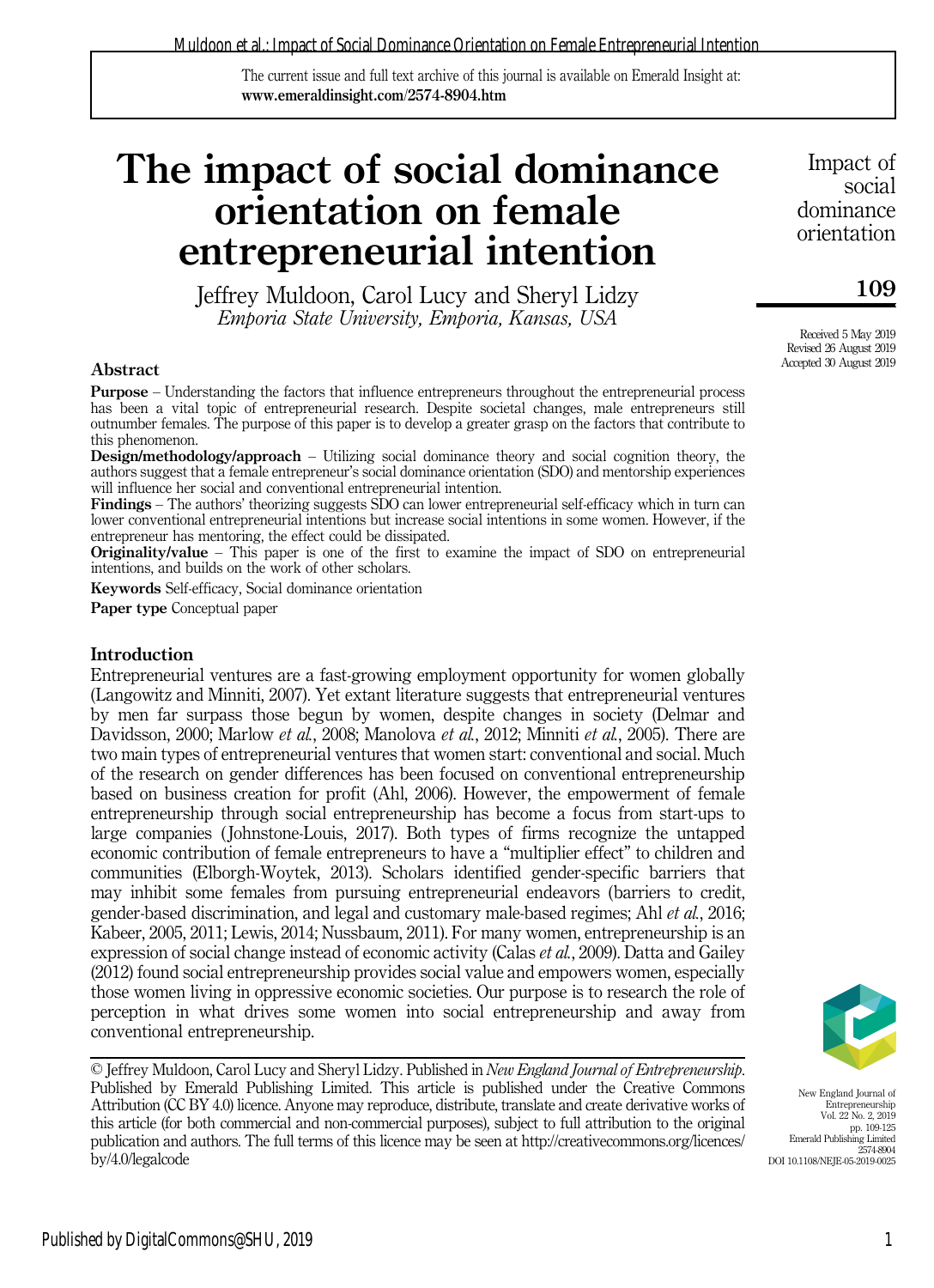Many social, educational and financial resources go into the training and development of entrepreneurs to assist them in launching a successful enterprise (Vanevenhoven and Liguori, 2013). Yet perception and cognitive factors help to drive new venture creation (Edelman and Yli‐Renko, 2010). Langowitz and Minniti (2007) suggest that the differences in perception, between men and women, largely contribute to the entrepreneurial intention difference between genders. One of the principle avenues of research in the literature has been that gender stereotypes, as well as hegemonic masculinity, may discourage female entrepreneurs (Gupta et al., 2008, 2009; Hechavarria and Ingram, 2016). Extant literature suggests the differences between male and female entrepreneurial propensity is partly influenced by socially embedded gender stereotypes (deBruin et al., 2007; Eagly and Karau, 2002; Greene et al., 2013; Gupta et al., 2008).

A great amount of research has been developed on how these perceptions and stereotypes may limit female entrepreneurship. For example, Gupta and Bhawe (2007) argued that proactive personality and stereotype threat (when people feel compelled to conform to social stereotypes) limited entrepreneurial intentions. Gupta et al. (2009) found that men and women can perceive entrepreneurship as possessing masculine characteristics in terms of aggression. Gupta et al. (2008) would confirm gender stereotypes when implicitly related to entrepreneurship.

As scholars have changed our notions of what entrepreneurship is and have considered different types of entrepreneurship, we have noted that there are various gender differences. Conventional entrepreneurship is often viewed as a masculine undertaking (Ahl, 2006), whereas social entrepreneurship is often considered more feminine (Datta and Gailey, 2012; Zahra et al., 2009). Women are more likely to start social ventures than conventional ventures (Hechavarria and Ingram, 2016). These findings are replicated by Gupta et al. (2019), who found that men are more attracted to high-reward enterprises, whereas woman toward communal. Likewise, Hechavarría et al. (2017) found that women are generally more likely to support social outcomes than men. Basically, some women tend to buy into myths and stereotypes that prevent them from pursuing conventional entrepreneurship. According to Gupta et al. (2019), despite the work done on why women generally are attracted to social vs conventional entrepreneurship, more work is needed examining why these trends exist.

A potential argument could come from social dominance theory (SDT), which explains why these stereotypes exist. Scholars have found that individuals possess stable beliefs about traditional gender and race roles, which Sidanius and Pratto (1999) call social dominance orientation (SDO) and are the result of myths that society believes. Society often encourages males to be aggressive, risk-taking and competitive, whereas females are usually encouraged to be more community orientated, passive and less aggressive (Eagly et al., 2000; Murray, 2001). Society generally encourages prejudice against women who possess the qualities necessary to succeed as conventional entrepreneurs (aggression, competitiveness, ambition, control, etc.), whereas it encourages some women to have communal traits associated with social entrepreneurship (gentleness, sensitivity, affection, sympathy, etc.) through the use of myths (Eagly and Karau, 2002). Although these factors are not inclusive of all antecedents impacting new venture creation, extant literature suggests that these constructs will be highly influential (Langowitz and Minniti, 2007).

Our paper contributes to the extant literature in several ways. The first contribution is that we use SDT to examine the intentions of female entrepreneurs through the reduction of self-efficacy related to conventional entrepreneurship. This contributes to the literature in that we examine why stereotypes exist and why they may lead to different behaviors. The second contribution is to examine the differential relationship between social and conventional entrepreneurship caused by SDO through influencing entrepreneurial self-efficacy. Third, we propose that mentorship may moderate the relationship between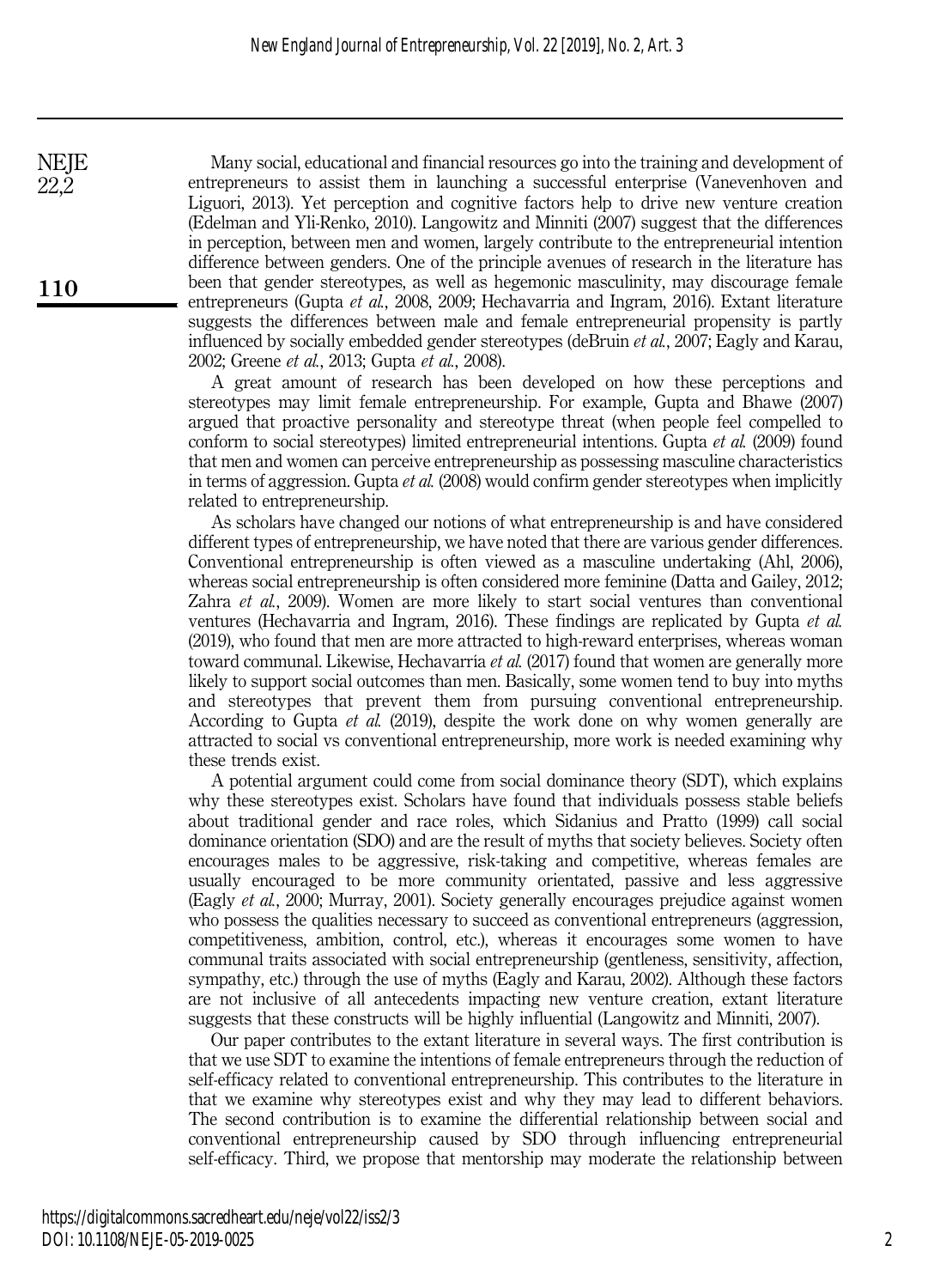SDO and entrepreneurial intentions. This contribution builds on the contributions of others as to how social relationships can influence both identity and self-efficacy (Das et al., 2017; Javadian et al., 2018).

#### Theoretical development

The growth of many economies has been attributed to the activity and behaviors of entrepreneurs (Baumol, 1990; Miaoulis et al., 2005; Thomas and Mueller, 2000). New business ventures are often the result of entrepreneurial start-ups that expand businesses, create new employment opportunities and generate economic growth. Due to the complexities of this process, Davidsson and Gordon (2012) suggest that studying new business creation requires longitudinal studies that define new business ventures with multiple criteria including the generation of income, provision of product or services, completion of gestational activities and continued operation of the business. The clear conclusion for entrepreneurial researchers is that new business creation is not the result of a quick, impulsive process but rather a developed, challenging experience surrounded by risk and uncertainty (Krueger et al., 2000).

Scholars have struggled to understand the participation differences between conventional and social entrepreneurship. A potential explanation may be that the motives between social and conventional entrepreneurship are different. Conventional entrepreneurship is driven by profit; social entrepreneurship is based on increasing social outcomes (Santos, 2012). Yet there may be an overlap as economic outcomes form part of the mission of the social firm; there is a hierarchy as firms need to meet economic concerns before they can reach social ones. As Dacin et al. (2011) argue, "social entrepreneurs balance both sets of priorities. A social value creation mission does not necessarily negate nor diminish a focus on economic value" (p. 1205). It is also true that those individuals who form social entrepreneurship may focus more on social outcomes and have more of a postmaterialist view of the world (Dacin *et al.*, 2011; Smith *et al.*, 2013). These trends, and the stereotypes surrounding them, partly explain why some women are attracted to social entrepreneurship rather than conventional entrepreneurship (Hechavarría *et al.*, 2017; Gupta et al., 2019). If the type of entrepreneurship they enter into is partly based on stereotypes, then why do these stereotypes exist? In essence, these stereotypes generally exist as myths because individuals tend to hierarchically divide society. People usually propagate these myths either to suppress others or to accept their lower level in society. Sidanius and Pratto (2012) argue that:

SDT defines legitimizing myths (LMs) as consensually shared ideologies (including stereotypes, attributions, cosmologies, predominant values or discourses, shared representations, etc.) that organize and justify social relationships. LMs suggest how people and institutions should behave, why things are how they are, and how social value should be distributed. Because they are consensual and closely associated with the structure of their societies, LMs often have the appearance of being true. Consequently, those who reject them take risks and have work to do in explaining how and why they disagree (p. 426).

SDO is the extent to which people buy into legitimizing myths (Sidanius and Pratto, 2012). It emerges through a combination of personality and interaction with the environment and explains, in part, why individuals would perceive the world as enforcing stereotypes (Sidanius and Pratto, 2012). SDO may explain why some woman are likely to engage in social entrepreneurship, whereas others are likely to engage in conventional entrepreneurship.

Members of the non-hegemonic group may tolerate discrimination because they accept the dominant groups' myths. Our contention is that women high in SDO may accept the myth that men are more aggressive and therefore those women are less likely to become conventional entrepreneurs due to lowered self-efficacy (Pratto *et al.*, 1997). SDO could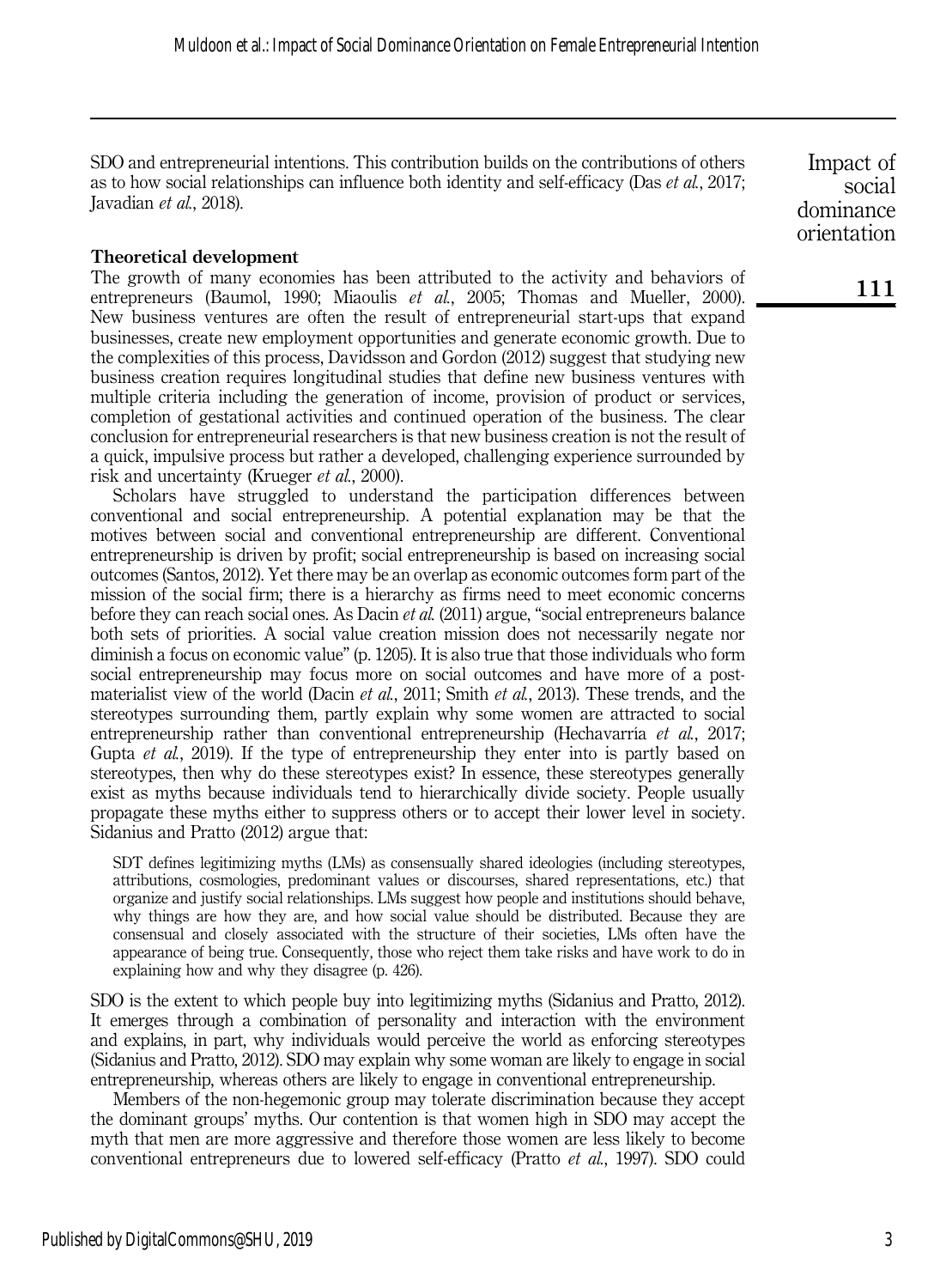actually increase the willingness of female entrepreneurs to participate in social entrepreneurship and fits the hegemonic group's perceptions of what women should do (Umphress et al., 2007). Scholars have found that minorities are just as likely to buy into discrimination and not respond to opportunities both professionally and academically (Umphress  $et \ al.$ , 2007). We will also examine how mentorship influences the relationship between SDO and entrepreneurial self-efficacy.

#### Proposition development

112

**NEJE** 22,2

> SDT offers an explanation of the role of bias and discrimination in the formation of entrepreneurs. The theory's basic assumption is that individuals hierarchically divide society (Sidanius and Pratto, 1999). According to the theory, a small number of hegemonic groups wish to maintain the hierarchy and to do so, they create myths, systems of control and discrimination to prevent change. Hegemonic groups possess the majority of socially desirable values and use those values to justify an established hierarchy. Those who are at the bottom of society lack certain characteristics that would make them socially desirable and discrimination, by society against them, is therefore justified (Sidanius and Pratto, 1999).

> These traditional social characteristics span age, race, social class, nationality, regionalism, estate, linguistic group, religion and arbitrary roles (such as sports teams; Sidanius and Pratto, 1999). According to SDT, people in positions of power create a system of myths and notions that keep the socially undesirable down by developing stereotypes and hegemonic systems of control (Pratto et al., 1994; Sidanius et al., 1996). Sidanius and Pratto (1999) argue that these stereotypes may be passed down through law, economy, education, certain aspects of social and religious life, and family/clan and may create self-perpetuating systems.

> Scholars have found consistent support for SDT and active discrimination against various social groups (e.g. blacks and women; Aquino et al., 2005; Duckitt et al., 2002; Kemmelmeier, 2005; Pratto et al., 1994; Sidanius et al., 1996; Van Hiel and Mervielde, 2004). For instance, scholars have found that individuals with SDO are more likely to believe African–Americans to be less competent, less warm and less likely to succeed – even when the individual is African–American (Aquino et al., 2005; Umphress et al., 2007). Scholars have found that investors are more likely to invest in businesses that are owned by white individuals and less likely to invest in minority run businesses, in part, due to the investors' erroneous beliefs about white superiority developed through myth (Gutierrez, 2017) and could explain firm performance ( Jaiswal, 2018).

> SDO is an individual variable describing attitudes that individuals have toward their willingness to tolerate hierarchy (Umphress et al., 2007). In other words, individuals who are high in SDO are more likely to tolerate discrimination and more likely to adhere to socially defined characteristics (Sidanius and Pratto, 1999). Entrepreneurship, for instance, has been described as risk-taking on the part of the entrepreneur. Scholars have found that social legitimation may influence the attraction that men and women feel toward entrepreneurship (Santos et al., 2016). Accordingly, the entrepreneur needs to be risk-taking, bold, decisive, analytical and inquisitive (Carter et al., 1996).

> Entrepreneurial intention is the combination of personality traits, perceptions and experiences of a potential entrepreneur that lead to the creation of a new venture (Kets de Vries and Miller, 1984; Gorgievski and Stephan, 2016; Liñán and Fayolle, 2015; Pitt, 1998). The focus on enterprise creation is seen in developed countries and transitional economies where barriers to entry can be extensive (Kaufmann *et al.*, 1995). Entrepreneurial intention precedes a long process of new business creation (Wong and Lee, 2004). Intention must precede any entrepreneurial behavior (Fayolle et al., 2006). Historically, intention has been considered the best predictor of behavior (Ajzen, 2001; Fishbein and Ajzen, 1975).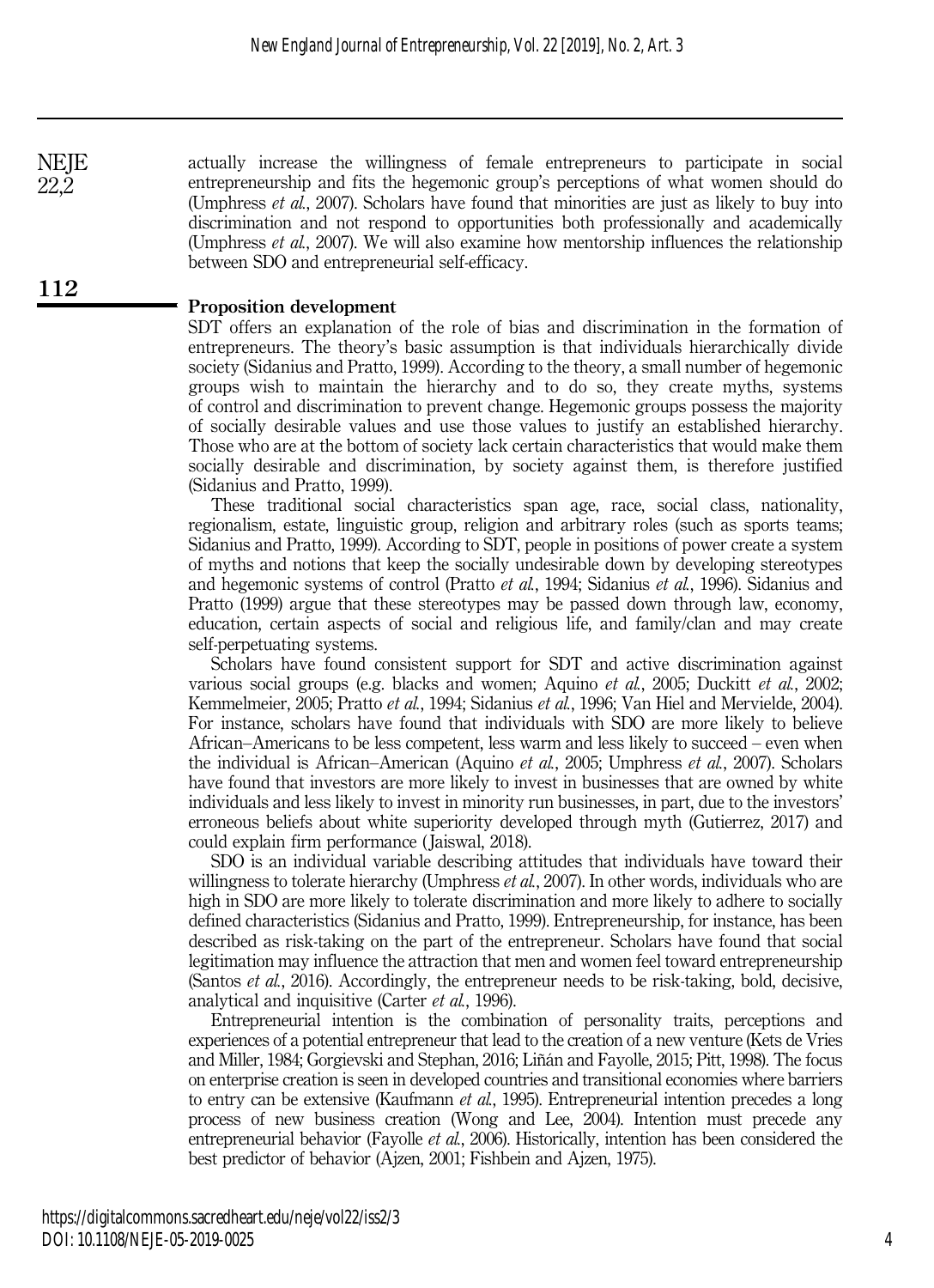Those characteristics that are considered more masculine in nature, such as aggression, risk-taking and decisive behavior, are usually important to starting a business (Murray, 2001). Some scholars have found that female entrepreneurial endeavors are considered less legitimate due to the societal myth that women should be less aggressive (Marlow and McAdam, 2013). We propose that SDO may reinforce female's perception that aggression, risk-taking and decisive behaviors are more masculine in nature and may lower their conventional entrepreneurial intentions (Giazitzoglu and Down, 2017; Greene *et al.*, 2013; Hechavarria and Ingram, 2016; Marlow, 2014; Marlow et al., 2008; Marlow and McAdam, 2013; Murray, 2001). Since conventional entrepreneurship is generally perceived to be a masculine aspect, it makes sense that someone who has high SDO would believe that conventional entrepreneurship should be a male-dominated domain (Giazitzoglu and Down, 2017; Hechavarria and Ingram, 2016). These beliefs can be passed on by the hegemonic media and business, which encourage the belief that men are naturally more competitive and aggressive than women (Marlow, 2014). Accordingly, females who have higher degrees of SDO may have lower levels of conventional entrepreneurial intention because they are likely to buy into the myth that females are less acquisitive, analytical and willing to take risks (Ahl and Marlow, 2012). Thus, we propose the following:

P1. Potential female entrepreneurs' levels of SDO are negatively associated with their intentions to become conventional entrepreneurs.

Bird and Brush (2002) argue that the founder's gender perspective influences organizational processes and therefore the foundation of new organizations. Feminine founders are thought to perceive the world as a web or network of relationships making them more prosocial. Feminine founders tend to guide moral decisions in an effort to preserve connections, as well as show recognition for others (Gilligan, 1982, p. 30). For feminine founders, responsibility usually involves caring that focuses and responds to individual needs (Gilligan and Attanucci, 1988). Feminine founders generally consider the interdependencies of relationships and encourage helping others, avoiding harm or assisting others in recovering from harm. Researchers have found that many social entrepreneurs are members of a population that has been found to be disadvantaged (Zahra *et al.*, 2008). Often these populations consist of female entrepreneurs who have a high understanding of the population and a specific need to be addressed through the social entrepreneurial venture (Renko, 2013; Vanevenhoven and Liguori, 2013). Women high on SDO may accept such myths because women are thought to be more communal in nature (Eagly and Karau, 2002). Feminine entrepreneurs usually reflect a power motive that involves self-mastery or a desire to contribute to the social good rather than self-benefit (Bird and Brush, 2002). Social entrepreneurship is the use of entrepreneurship and business to solve social problems (Renko, 2013). Social entrepreneurship has gained attention in literature due to its potential to resolve cultural, environmental and social challenges, such as discrimination, poverty and pollution (Wry and York, 2017). Social entrepreneurship involves private and public organizations designed to focus on social benefits above corporate profits. Social entrepreneurship is making international impact in developed countries, as well as third world countries, by encouraging innovative solutions through the contributions of individuals. Social entrepreneurship can create opportunities for the underprivileged often breaking social barriers that inhibit advancement (Di Domenico et al., 2010; Estrin et al., 2013; Peredo and Chrisman, 2006). It can expand a social segment into an international community. Social entrepreneurs can develop social capital and norms that can be utilized by conventional entrepreneurs (Zahra et al., 2008).

We speculate that the relationship between social entrepreneurial intentions and SDO is the opposite of the relationship between SDO and conventional entrepreneurship. Hechavarria and Ingram (2016) found that women were more likely to start social entrepreneurship businesses. Hechavarria and Ingram proposed that hegemonic ideas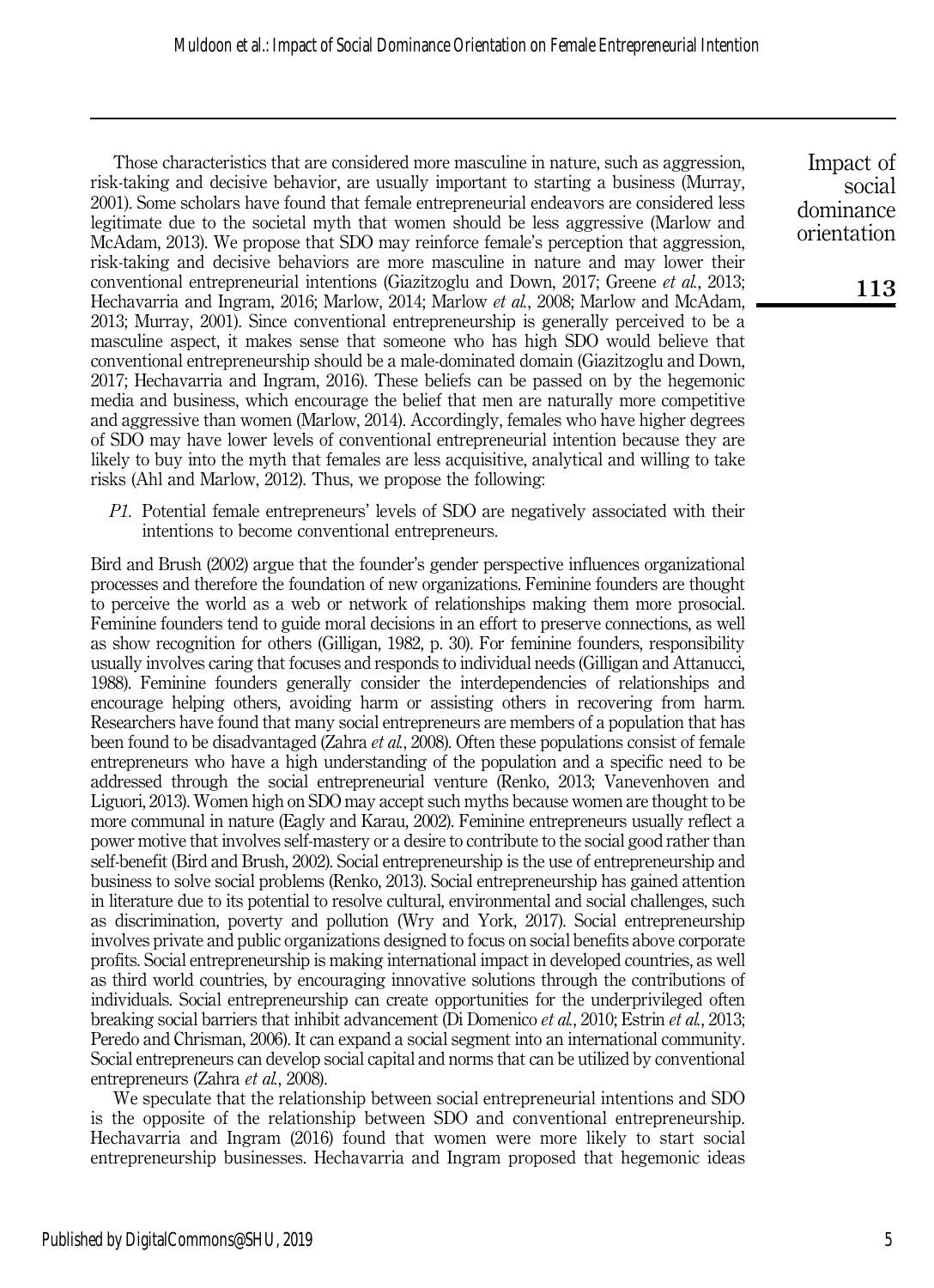drive these women, who are thought to be more communal in nature, into social entrepreneurship; thus, those women who are more competitive in nature were less likely to start social entrepreneurship firms. The organizational processes are more open to negotiation and less apt to be legalistic. Empathy and social awareness are often stereotyped as communal/feminine traits (Sidanius and Pratto, 1999). These traits may emerge from the myths provided by those who wish to maintain the current social order (Sidanius and Pratto, 1999). Some females often exhibit more of a community spirit than males allowing them to have greater entrepreneurial intention for social entrepreneurship (Hechavarria and Ingram, 2016).

SDO provides a framework that can explain these findings. Social entrepreneurship is focused on empathy, community, quality of life and morality, which are considered by some classical feminine qualities (Hechavarria and Ingram, 2016). Each of these attributes aligns more closely with traditional communal traits of women rather than agentic traits of men, such as aggression, competitiveness, ambition, etc. This would suggest that women are more likely to possess traits that would lead them to have social entrepreneurial intention. Building on Mair and Noboa (2006), Hockerts (2017) found that exposure to social problems (i.e. volunteering and working in environments that interface with social problems) increase social entrepreneurship intention. These positions and careers are often occupied by women. Unlike conventional entrepreneurship, social entrepreneurship usually lacks a motive for pure financial profit – in social entrepreneurship, the profit provides a positive social impact. The social entrepreneurial venture's reason for existence is usually to provide a long-lasting, transformational, positive change in the lives of others (Katre and Salipante, 2012).

In general, we are taught that women are kinder, more interested in helping others and more socially aware (Dyer and Whetten, 2006; Rudman and Glick, 1999). Part of the behaviors that we see from this type of myth building is the preponderance of women in fields such as social work, education and nursing – fields that require compassion and other social awareness. Social entrepreneurship is concerned with the betterment of society and is based, in part, on compassion and aiding society (Renko, 2013). Additionally, social entrepreneurship is generally based less on acquisition than conventional entrepreneurship and more on improving the lives of others; therefore, we believe social entrepreneurship should have an opposite relationship to conventional entrepreneurship regarding SDO. Accordingly, we propose the following:

P2. Potential female entrepreneurs' levels of SDO are positively associated with their intentions to become social entrepreneurs.

### SDO and social cognition

Bandura (1997) defines self-efficacy as the conviction that an individual can successfully accomplish a behavior expected to produce the needed outcome. Self-efficacy can be generalized or it could be devoted to a task or activity such as entrepreneurship or leadership (Bandura, 1989, 1992, 1997). Thus, entrepreneurial self-efficacy is often studied as the specific perceived behavioral control necessary to produce entrepreneurial intentions. As Wilson et al. (2007, p. 389) argue, self-efficacy "reflects an individual's innermost thoughts on whether they have the abilities perceived as important to task performance, as well as the belief that they will be able to effectively convert those skills into a chosen outcome" (as cited in Bandura's, 1989, 1997 self-efficacy literature). Perceived self-efficacy motivates people more than objective measures of their abilities and self-efficacy plays a key role in our behavioral intentions and then later behaviors (Bandura, 1997), including career motivation (Day and Allen, 2002). Individuals generally pursue goals in which they believe they have a chance of completing. Bandura and his colleagues have recognized a vast difference between the desire to achieve a goal vs an evaluation that one could achieve a goal. Thus, people with higher degrees of self-efficacy will be more likely to set challenging

114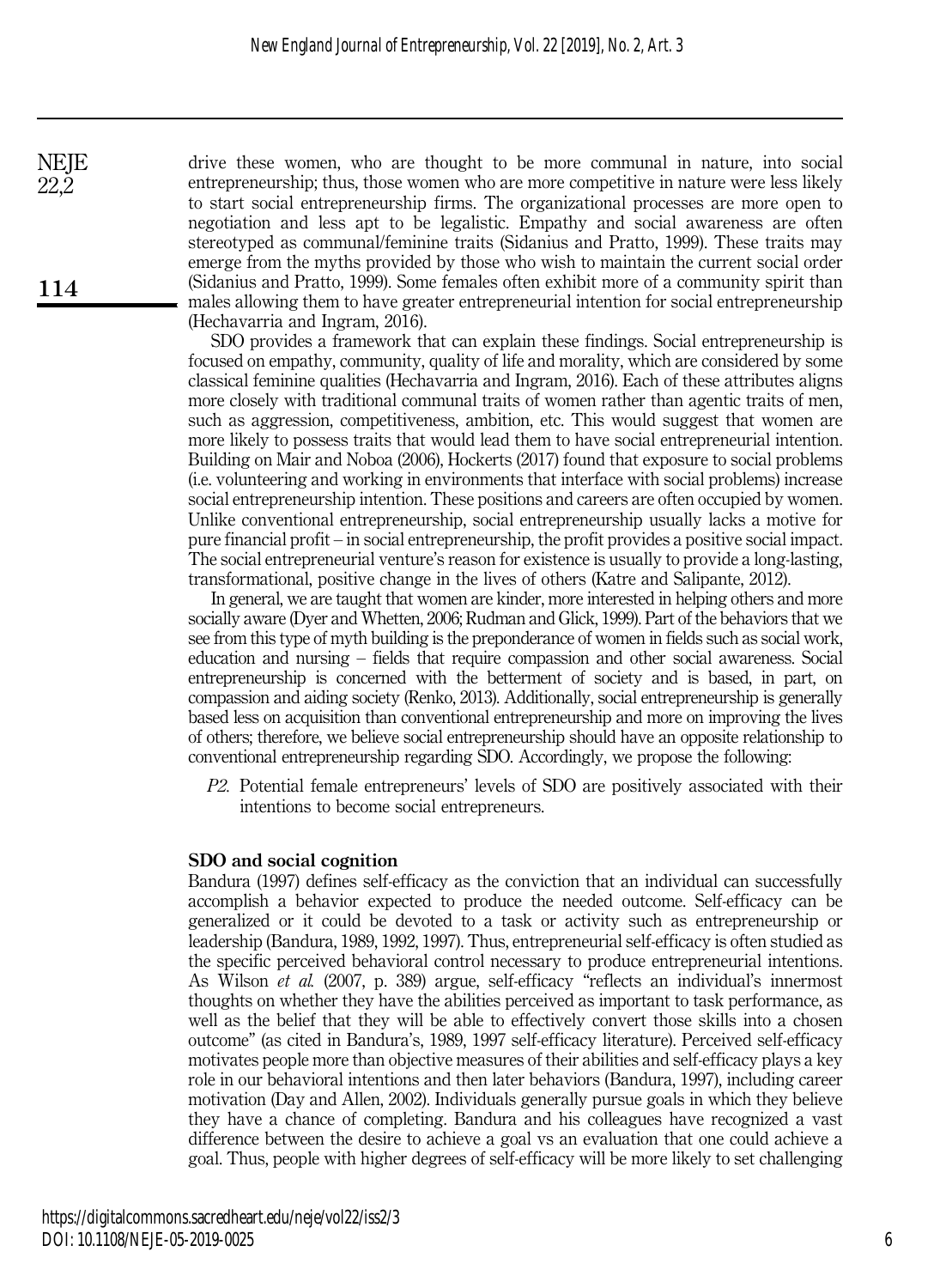goals, persist during difficult times and have greater commitment and immersion in their field of interest (Bandura, 1997). Accordingly, self-efficacy plays a key role in the selection of careers, including the intention to start a business (Bandura, 1986; Markman et al., 2002).

Vanevenhoven and Liguori (2013) have urged scholars to develop experiential entrepreneurial education programs because entrepreneurship is something learned through experience. It is also important to note that social cognition theory suggests that people develop ideas about their ability to complete goals less by performance and more by observation. Enactive mastery occurs when people start performing a task, but until that happens, environmental factors have salience. Bandura (1986) argues that it was from the environment that we gain most of the cues of what we could accomplish. Bandura and Locke (2003) have argued that "one direct way of altering perceived self-efficacy is to introduce a trivial factor devoid of any relevant information whatsoever but that can bias perceived self-efficacy" (p. 88). It is for that reason why educators in both social and conventional entrepreneurship, in general, and educational entrepreneurship, in particular, stress providing positive mental models to students (Vanevenhoven and Liguori, 2013).

Scholars have generally found that males have higher conventional entrepreneurial self-efficacy than females (Wilson et al., 2007; Zhao et al., 2005). Kickul et al. (2008) found that "self-efficacy seemed to have a stronger effect on entrepreneurial interest for girls than for boys, and that having an entrepreneurial mother or father had a significant and positive effect on girls' (but not boys') levels of the entrepreneurial interest" (p. 321). Scholars have found contradictory results for the role education plays in increasing entrepreneurial self-efficacy. Shinnar *et al.* (2014) found that a course in entrepreneurship increased entrepreneurial self-efficacy for males, but not females.

SDO can provide a partial explanation for these findings. Individuals who have high SDO may buy into the myths perpetuated by society. In terms of gender, men are generally viewed as more aggressive and risk-taking than women (Sidanius and Pratto, 1999). Since risk-taking, aggression and willingness to innovate are the antecedents of starting of business, it would make sense that females with higher degrees of SDO would have lower levels of conventional entrepreneurial self-efficacy, as they believe that aggression is a male concept. Individuals with high SDO would thus likely believe that women lack the ability to start businesses due to conventional entrepreneurship being highly agentic (male characteristics).

Likewise, we should expect the reverse with social entrepreneurship. The prosocial motivation provides direct contact (feedback) to beneficiaries regarding the benefits and impact (Grant, 2007). Females are generally expected to embrace this prosocial behavior due to the myths spread by society (Sidanius and Pratto, 1999). Prosocial motivation involves the desire to exert effort to benefit other individuals (Batson, 1987). Mair and Noboa (2006) suggest that empathy influences the attitudes toward behavior; moral judgment can influence social norms and self-efficacy (Hockerts, 2017). These attitudes can be explained by the various mental models that societies use to maintain hierarchy (Sidanius and Pratto, 1999). We should expect that women high in SDO would have higher degrees of entrepreneurial self-efficacy toward social matters.

Scholars have demonstrated that entrepreneurial self-efficacy is an important antecedent to entrepreneurial intentions (Vanevenhoven and Liguori, 2013). We propose that entrepreneurial self-efficacy should mediate the relationship between SDO and entrepreneurial intentions. Therefore, based on the theorizing above, we propose the following:

- P3. Potential female entrepreneurs' levels of SDO are (a) negatively associated with their conventional entrepreneurial self-efficacy and (b) positively associated with their social entrepreneurial self-efficacy.
- P4. Potential female entrepreneurial self-efficacy mediates the relationship between SDO and (a) conventional entrepreneurial intentions and (b) social entrepreneurial intentions.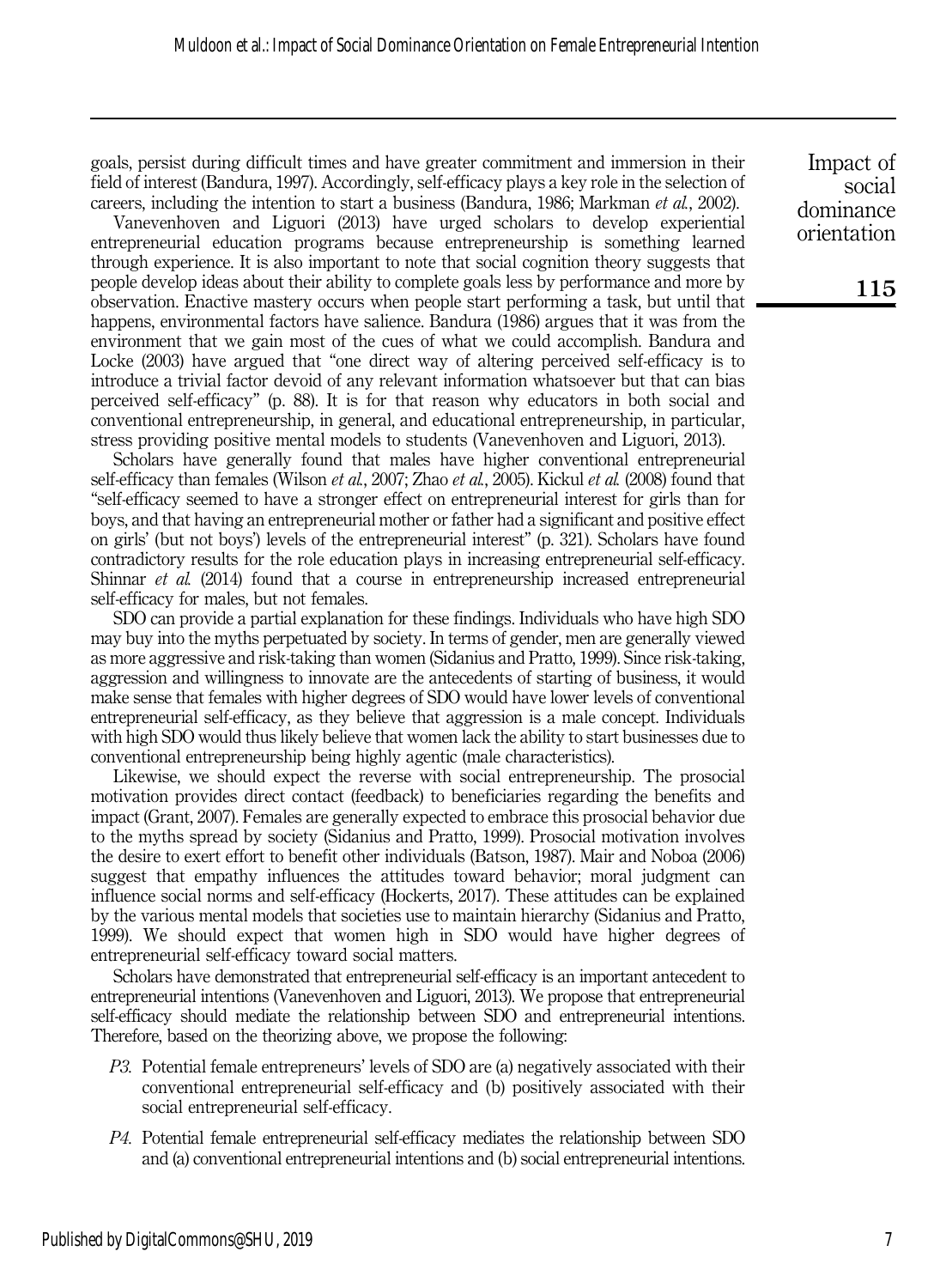#### Mentorship **NEJE**

116

22,2

Mentorship refers to a one-on-one relationship between a protégé and a mentor (authority figure), which is intended to advance the personal and professional growth of the less experienced protégé (Blickle et al., 2010; Kalbfleisch and Keyton, 1995; St-Jean and Audet, 2012; Wanberg et al., 2003, p. 1897). Mentors ideally provide vicarious experience, learning and other potential career development resources (i.e. coaching, sponsorship, protection, fostering visibility, counseling and role modeling; Kram, 1985; Ragins, 1995). Mentors are especially important in providing the knowledge that individuals can succeed in their entrepreneurial endeavors, as well as providing practical education and training to budding entrepreneurs (Vanevenhoven and Liguori, 2013). Scholars have consistently found that the level of entrepreneurial intention increases with mentor interactions (St-Jean et al., 2018). It is also important to note that individuals can overcome their SDO through education and the production of more accurate mental models (Kulik and Roberson, 2008). Minorities are more likely to take on activities where they have been shown that minorities can thrive (Sidanius *et al.*, 1996).

Johnson and Smith (2016) indicate the effects of strong mentoring are remarkable, profound and enduring, "having the capacity to transform individuals, groups, organizations, and communities" (p. xiv). As previously stated, women and men generally perceive their environment differently (Edelman and Yli‐Renko, 2010; Langowitz and Minniti, 2007). Scholars have long researched the role that mentorship plays in both career and success (Carroll et al., 1988; Fagenson, 1988). Individuals who have experienced mentors often have higher satisfaction and career success (Bozionelos, 2004; Day and Allen, 2002).

Mentoring plays a key function in entrepreneurship. The resources provided by mentors for burgeoning entrepreneurs may include such guidance as financial knowledge, social networking, motivational encouragement, idea refinement, special knowledge or simply friendship (Bozionelos, 2004). Mentors can provide a safe zone for a budding entrepreneur by providing vicarious experience, which is an important factor in aiding a potential protégé to develop confidence in one's own ability to achieve the intended results, self-efficacy and self-confidence. According to Bandura (1997), vicarious experience can increase self-efficacy. Krueger and Brazeal (1994) have found self-efficacy positively associated with entrepreneurship. It is possible that a mentor could provide opportunities for enactive mastery experiences to lead protégés to success, learning through performance accomplishments (Bandura and Adams, 1977; Shepherd and Krueger, 2002). Accordingly, scholars and practitioners have indicated the necessity of building mentoring relationships to budding entrepreneurs ( Johnson and Smith, 2016; Kalbfleisch and Keyton, 1995).

The increased satisfaction and career success coming from having a mentor can be for multiple reasons. Mentors and protégés exchange many resources – including advice, money, better training and positive reinforcing experiences (Fagenson, 1988). When a protégé sees someone similar to themselves succeed, it would make sense that their self-efficacy would be increased (Bandura, 1997). Since mentors and protégés tend to have similarities (Ensher *et al.*, 2002), it would make sense that female protégés with mentors would have greater confidence that they could succeed, overcoming SDO in conventional entrepreneurship.

When the female entrepreneur has a mentor, we should expect that they would have verbal persuasion, enactive mastery opportunities and vicarious experience (Kram, 1985; Ragins, 1995). This experience should lessen the impact of SDO on entrepreneurial self-efficacy. Thus, we propose the following:

P5. Mentoring will moderate the relationship between potential female entrepreneurs' levels of SDO and their (a) conventional entrepreneurial self-efficacy and (b) social entrepreneurial self-efficacy such that the direct association between levels of SDO and entrepreneurial self-efficacy (both conventional and social) will be weakened (Figure 1).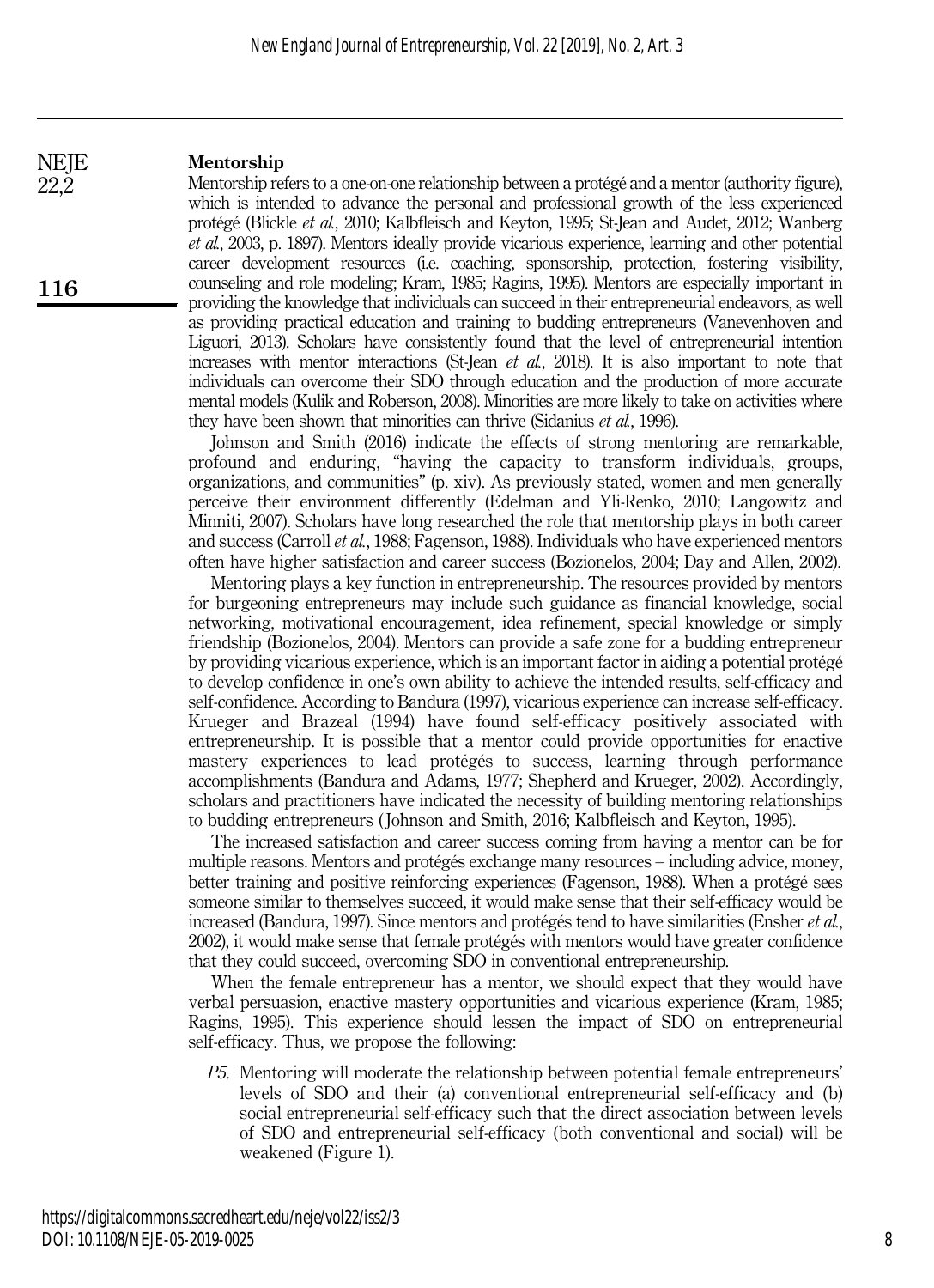#### **Discussion**

We propose that female entrepreneur's SDO may influence the entrepreneur's intention toward social entrepreneurship opportunities and away from conventional entrepreneurship through entrepreneurial self-efficacy. We propose that mentorship moderates the relationships between SDO and entrepreneurial self-efficacy. We also examined the role of the mentor in developing intentions on the part of female entrepreneurs. In doing so, we have provided a view of the entrepreneur, as well as the mentor. Our model provides a broader picture of the individual in their social surrounding and different relationships. In doing so, we provide an explanation why stereotypes exist and why people buy into them. We also suggest a possible way to overcome these beliefs.

This paper makes the contribution of SDO into the entrepreneurial intention literature and the literature on female entrepreneurship. Despite scholars have written about many aspects, there is still a need to explain why female conventional entrepreneurship still lags behind male conventional entrepreneurship – even in more highly developed countries – whereas female social entrepreneurship thrives (Kelly and Williams, 2018). The explanation provided is that the residue of previous sexism and hegemonic forces combine to provide false narratives to females that they are not as aggressive or competitive as males and therefore not as inclined toward conventional entrepreneurship. Although there is tremendous merit to these explanations, and others, SDO explains why these false narratives exist. This paper seeks to explain why gender bias is present and why prejudices exist in entrepreneurship, going beyond explanations within the literature that focus on stereotypes.

Our paper focuses on why these stereotypes and myths exist. SDT could provide an explanation for myths that are used as a form of control and subtle signs of discrimination. For example, Bendell *et al.* (2019) propose that in certain industries, such as technology, aggressive risk-taking was a key reason why males were more successful than female in conventional entrepreneurship, even though females used more goal setting, but goals with less risk. Bendell et al. (2019) noted that given the "masculine orientation" (p. 123) of the technology industry, women may be less encouraged or accustomed to setting aggressive goals. Likewise, Gupta et al. (2019) found that conventional entrepreneurs that were "low-growth entrepreneurs are perceived as more similar to women than men, and higher on communality than agency" (p. 131). Furthermore, they also found that non-traditional men and women have problems entering into high growth entrepreneurship. They also found that modern sexism, a more subtle approach to bias, also had a relationship in separating entrepreneurship and females. These findings would be congruent with SDT.

We also extend the literature in that we consider the role of the mentor in female entrepreneurship. Discrimination and false narratives often remain in society due to the dominance of various influential actors. We argue that a mentor can make the difference in that a non-biased mentor could encourage female entrepreneurship through vicarious



Relationships of propositions (P) in theoretical model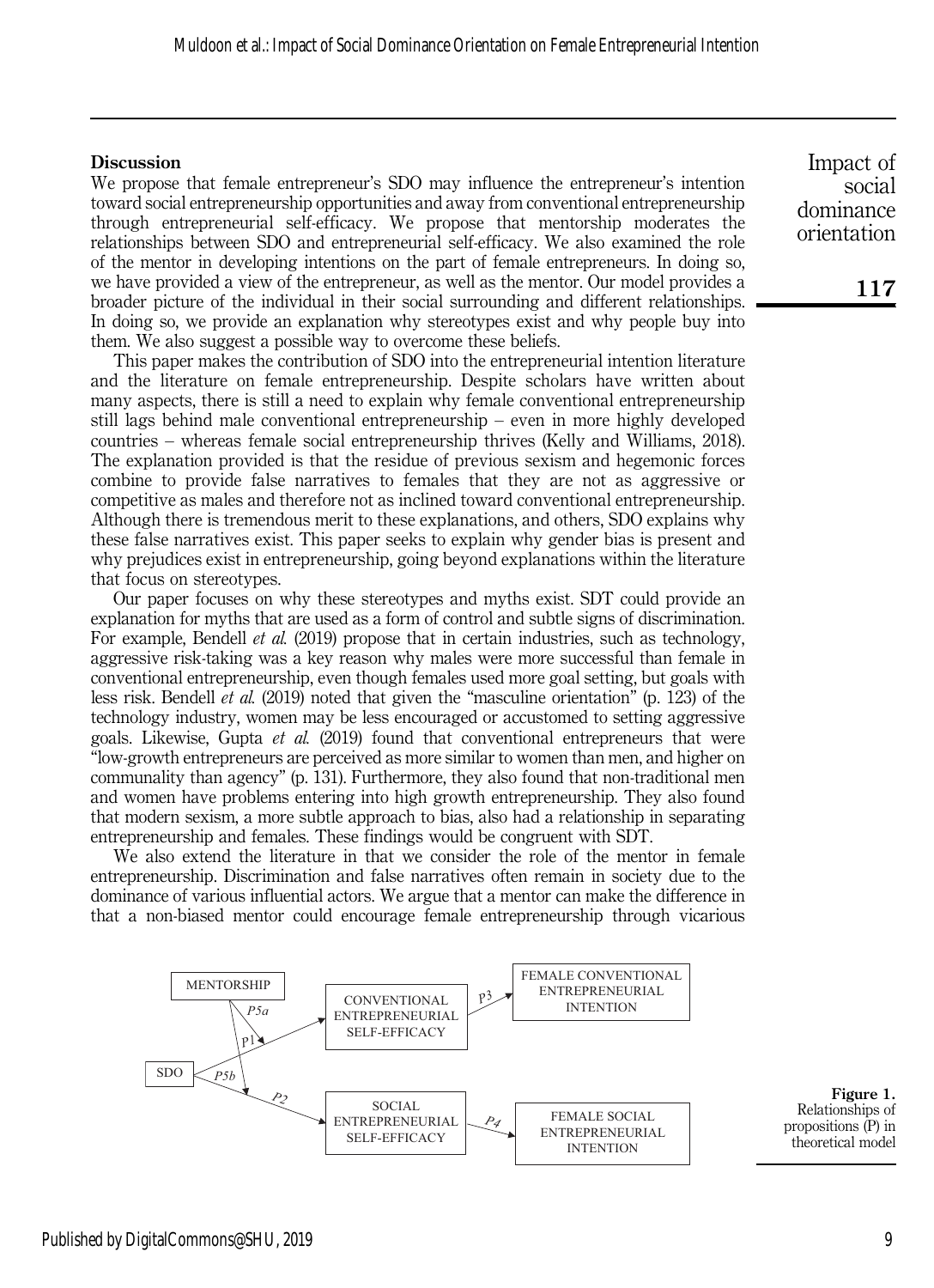experience, social persuasion and mastery opportunities. As we have seen in other studies, the benefits of an entrepreneurial mentor should be obvious (St-Jean *et al.*, 2018). Vicarious experience is an extremely important consideration in building self-efficacy through the shattering of incorrect perceptions about ability (Bandura, 1997). However, a word of caution is that although role modeling can have beneficial aspects, it can also lead to narratives that may encourage gender stereotypes through the use of successful female entrepreneurs as role models (i.e. vicarious experience; Byrne *et al.*, 2019). We suggest that mentorship should go beyond vicarious experience and mentors should consider other ways to build entrepreneurial self-efficacy.

#### Limitations, future research agenda and theoretical implications

There are several limitations to the model above. The model proposed here is not comprehensive. There are variables of interest, in both personality and other life variables that can influence the relationships proposed. We speculate that someone who has a high locus of control and proactive personality – both of which are related to entrepreneurial intentions – can overcome SDO similar to conscientiousness. Likewise, life or situational variables, such as the lack of other work opportunities, can influence the relationships proposed. It is common for many women to go into entrepreneurship due to a lack of opportunity elsewhere. Like other variables that are attitudinal or based on personality, situational moderators can weaken the relationship between attitude and behavior. Another issue that scholars may grapple with is whether mentoring increases or decreases the relationship between SDO and social entrepreneurship, as research indicates both relationships may be true. Scholars need to consider these outcomes in future research.

We believe that scholars should consider several avenues for future research. First, we suggest that scholars test the model, as our paper is conceptual. Going forward, we suggest that scholars seek to measure the SDO of potential women entrepreneurs. Research has attempted to understand whether entrepreneurial behaviors are learned or produced by the environment. We argue that other moderators can affect the relationship between SDO and entrepreneurial intentions. Moderators could be organizational, country based or personal. For example, from an organizational perspective, would losing one's job encourage a female to start a company, despite having SDO? From a country perspective, could a poor economy drive the need for entrepreneurship due to little opportunities available? Another issue could be a person's belief whether they are competent in their work or if their work has meaning. This could lead a person to overcome SDO. Likewise, we should expect that a female from a family of entrepreneurs, even if they have high SDO, would likely be driven toward entrepreneurship. Our model could potentially explain some of these relationships by using well-known constructs. Another potential issue that should be researched would be why women are still underpaid in self-employment (Lawter *et al.*, 2016). Finally, scholars should examine the role of both gender and culture in these relationships.

Sidanius and Pratto (1999) argue that institutions can either enhance or diminish the impact of SDO. Our focus is on social relationships in this paper, but going forward, an examination of institutional settings may play a role. For example, the extent to which a country has right-wing politics, authoritarian beliefs or strong religious beliefs may enhance SDO. Some scholars have portrayed SDO as a personality variable. As such, there are elements within society that may trigger or weaken SDO. Likewise, we speculate a country with liberal attitudes, a judicial system that protects minorities and a lack of traditional religious beliefs may influence SDO and both types of entrepreneurship.

In addition, scholars should examine the interaction between SDO and other attitude/ personality variables. We speculate that a mentor, who has high conscientiousness, proactivity and agreeableness, may provide mentorship since they would be "compelled" to do the right thing, even if they hold negative opinions of females. The reverse is

118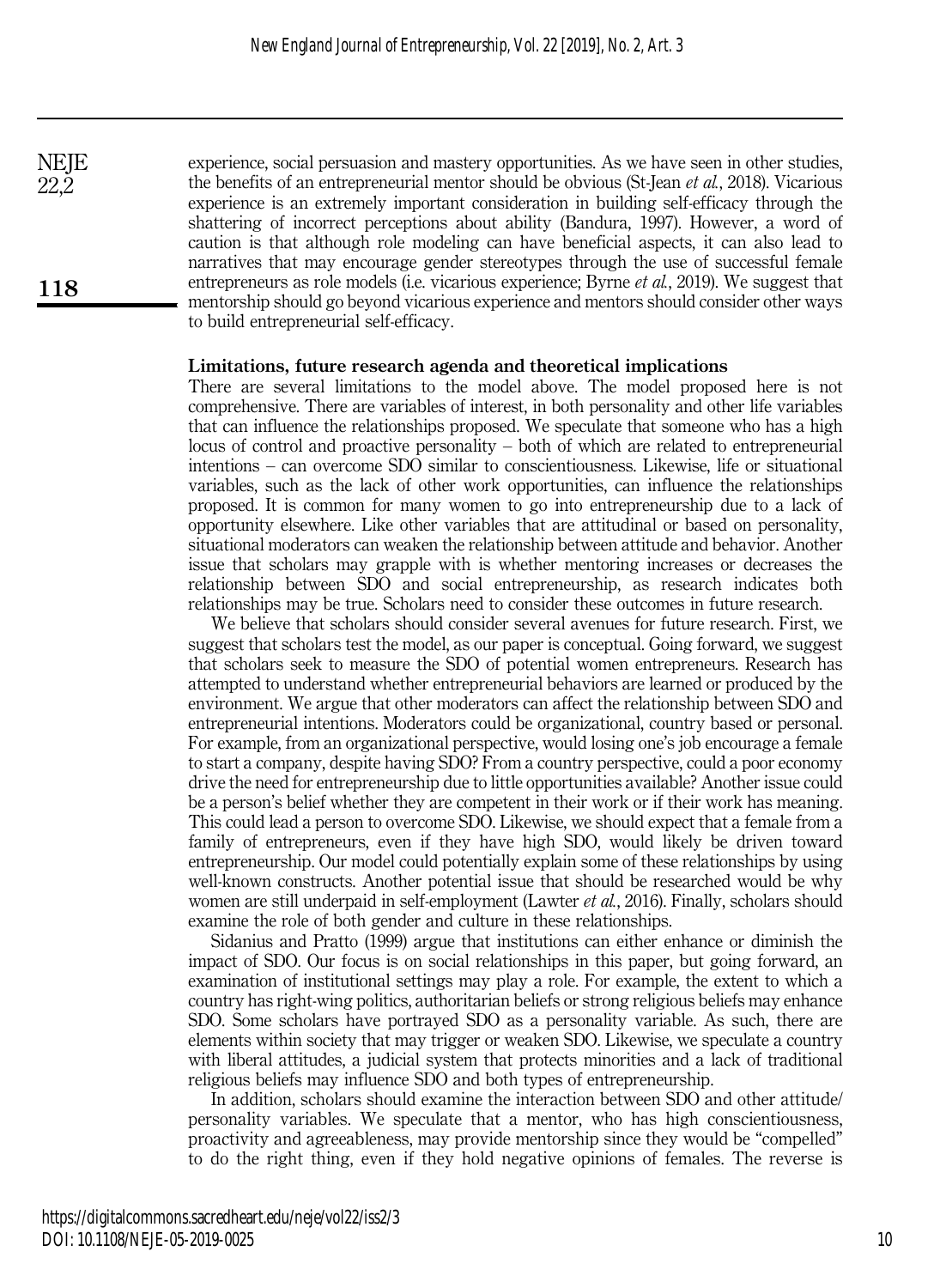also true; a mentor who has personality traits such as psychopathy, narcissism and neuroticism may strengthen the relationship between SDO and lower conventional entrepreneurship self-efficacy. Likewise, we speculate that females with higher degrees of internal locus of control, proactive personality and conscientiousness may still have entrepreneurial intentions similar to people exhibiting prosocial behavior despite unfavorable social exchange relationships.

We also urge scholars to research the role of mentors in building entrepreneurial intentions. We argue that such research is long overdue and may further clarify exactly why there are fewer female entrepreneurs than males. We hope that such a research agenda may help enlarge the number of entrepreneurs, which in turn will have a positive impact on the economy.

#### Practical implications

Bias and prejudice, within both potential entrepreneurs and society, need to be attenuated. It is critical that we not only are aware of the existence of bias and its effect on entrepreneurship, but that we intentionally address and eliminate bias to ensure the success of wealth creation and entrepreneurial endeavors. Yet despite the gains over the last 50 years toward building greater equality, we still have issues of bias and notions of a glass ceiling (Hechavarria and Ingram, 2016).

The practical implication that can be gleaned from the paper is the importance of mentors in developing entrepreneurial intentions. Mentors and education have been found to develop self-efficacy and, in the process, expand what we can and should do (Bandura, 1997; Vanevenhoven and Liguori, 2013). In many different endeavors, scholars have noted the role of mentors in building and shaping individual's beliefs about their abilities. We would recommend that schools in secondary and collegiate education use their various student organizations to foster mentoring. We also suggest that teachers use experiential learning to develop self-efficacy.

In addition, we suggest that regional developers provide mentoring and social network opportunities for female entrepreneurs. We believe that an understanding of the entrepreneurial ecosystem would be important. Withholding mentorship can play a role in determining whether businesses get started. We urge regional developers, universities and K–12 schools to encourage mentoring programs, select unbiased mentors and recognize the negative role of SDO to increase the level of successful entrepreneurial endeavors. A potential way would be for female entrepreneurs to provide emotional and material support in the ecosystem.

#### **Conclusion**

We make several proposals in the paper related to SDO and female entrepreneurial intentions. Our purpose is to explain the impact of gender bias and stereotypes on conventional and social entrepreneurial intention. We emphasize the moderating impact of mentorship on entrepreneurial self-efficacy and ultimately entrepreneurial intention. Additionally, this study highlights the impact of SDO on social and conventional entrepreneurial intention. Future research is also proposed.

#### References

- Ahl, H. (2006), "Why research on women entrepreneurs needs new directions", *Entrepreneurship* Theory & Practice, Vol. 30 No. 5, pp. 595-621.
- Ahl, H. and Marlow, S. (2012), "Exploring the dynamics of gender, feminism & entrepreneurship: advancing debate to escape a dead end?", Organization, Vol. 19 No. 5, pp. 543-562.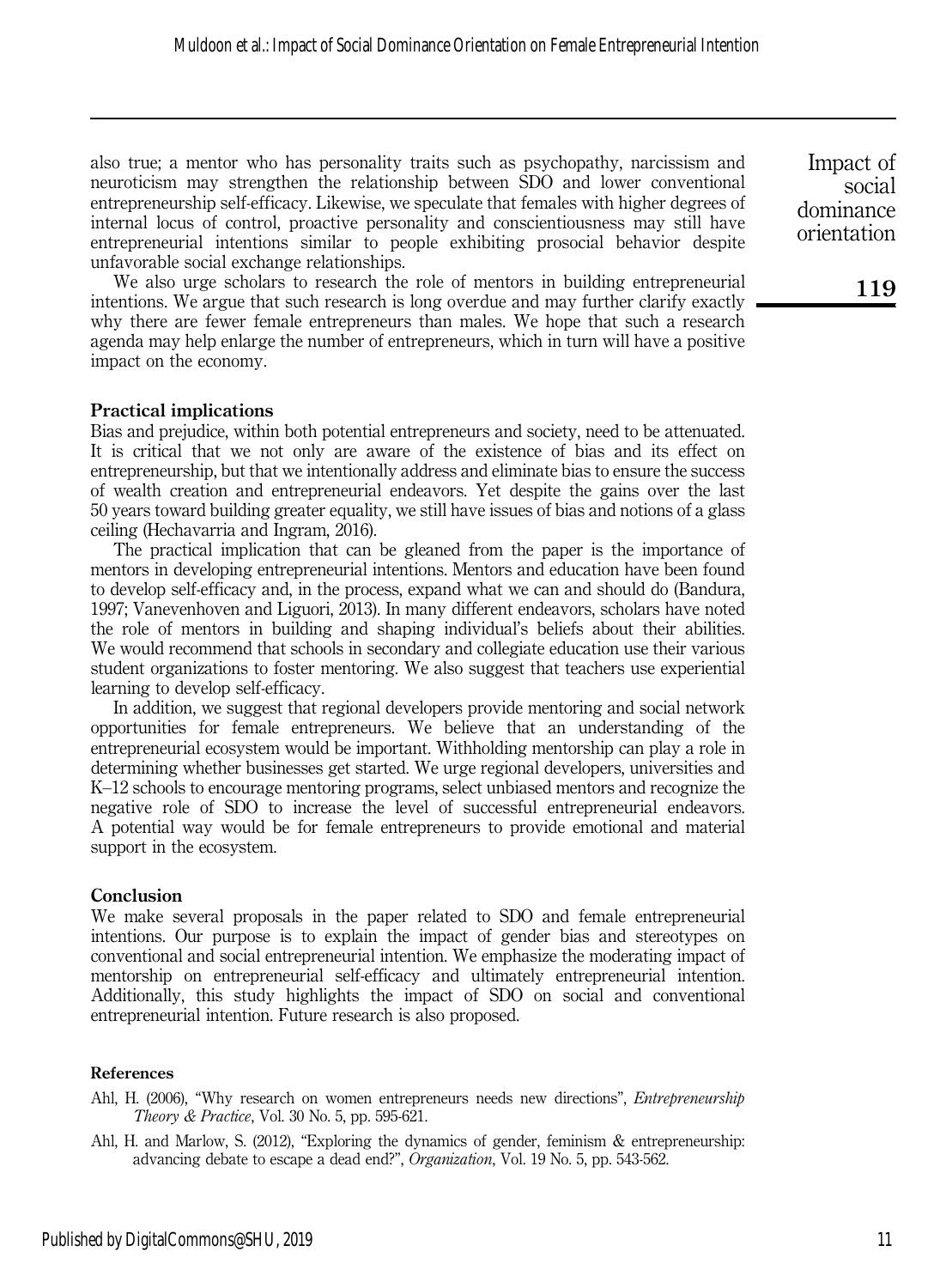| ď, |
|----|
| t. |

120

| Ahl, H., Berglund, K., Pettersson, K. and Tillmar, M. (2016), "From feminism to Feminc.ism: on the |  |
|----------------------------------------------------------------------------------------------------|--|
| uneasy relationship between feminism, entrepreneurship $\&$ the nordic welfare state"              |  |
| <i>International Entrepreneurship and Management Journal, Vol. 12 No. 2, pp. 369-392.</i>          |  |

Ajzen, I. (2001), "Nature & operation of attitudes", Annual Review of Psychology, Vol. 52 No. 1, pp. 27-58.

- Aquino, K., Stewart, M. and Reed, A. II (2005), "How social dominance orientation & job status affect perceptions of African-American affirmative action beneficiaries", Personnel Psychology, Vol. 58 No. 3, pp. 703-744.
- Bandura, A. (1986), Social foundations of Thought & Action: A Cognitive Social Theory, Prentice Hall, Englewood Cliffs, NJ.
- Bandura, A. (1989), "Human agency in social-cognitive theory", American Psychologist, Vol. 44 No. 9, pp. 1175-1184.
- Bandura, A. (1992), "Exercise of personal agency through the self-efficacy mechanism", in Schwartzer, R. (Ed.), Self-Efficacy: Thought Control of Action, Hemisphere, Washington, DC, pp. 3-38.
- Bandura, A. (1997), Self-Efficacy: The Exercise of Control, Freeman, New York, NY.
- Bandura, A. and Adams, N.E. (1977), "Analysis of self-efficacy theory of behavioral change", Cognitive Therapy and Research, Vol. 1 No. 4, pp. 287-310.
- Bandura, A. and Locke, E.A. (2003), "Negative self-efficacy & goal effects revisited", Journal of Applied Psychology, Vol. 88 No. 1, pp. 87-99.
- Batson, C.D. (1987), "Prosocial motivation: is it ever truly altruistic?", in Berkowitz, L. (Ed.), Advances in Experimental Social Psychology, Vol. 20, Academic Press, New York, NY, pp. 65-122.
- Baumol, W.J. (1990), "Entrepreneurship: productive, unproductive, & destructive", Journal of Political Economy, Vol. 98 No. 5, pp. 893-921.
- Bendell, B.L., Sullivan, D.M. and Marvel, M.R. (2019), "A gender-aware study of self-leadership strategies among high-growth entrepreneurs", *Journal of Small Business Management*, Vol. 57 No. 1, pp. 110-130.
- Bird, B. and Brush, C. (2002), "A gendered perspective on organizational creation", Entrepreneurship: Theory & Practice, Vol. 26 No. 3, pp. 41-65.
- Blickle, G., Schneider, P.B., Meurs, J.A. and Perrewé, P.L. (2010), "Antecedents and consequences of perceived barriers to obtaining mentoring: a longitudinal investigation", Journal of Applied Social Psychology, Vol. 40 No. 8, pp. 1897-1920.
- Bozionelos, N. (2004), "Mentoring provided: relation to mentor's career success, personality, & mentoring received", Journal of Vocational Behavior, Vol. 64 No. 1, pp. 24-46.
- Byrne, J., Fattoum, S. and Diaz Garcia, M.C. (2019), "Role models and women entrepreneurs: entrepreneurial superwoman has her say", Journal of Small Business Management, Vol. 57 No. 1, pp. 154-184.
- Calas, M.B., Smircich, L. and Bourne, K.A. (2009), "Extending the boundaries: reframing 'entrepreneurship as social change' through feminist perspectives", Academy of Management Review, Vol. 34 No. 3, pp. 552-569.
- Carroll, S.J., Olian, J.D. and Giannantonio, C.M. (1988), "Mentor reactions to protégés: an experiment with managers", Academy of Management Proceedings, No. 1, pp. 273-276.
- Carter, N.M., Gartner, W.B. and Reynolds, P.D. (1996), "Exploring start-up event sequences", Journal of Business Venturing, Vol. 11 No. 3, pp. 151-166.
- Dacin, M.T., Dacin, P.A. and Tracey, P. (2011), "Social entrepreneurship: a critique & future directions", Organization Science, Vol. 22 No. 5, pp. 1203-1213.
- Das, D., Kwesiga, E., Sardesmukh, S. and Juma, N. (2017), "To be or not to be an ethnic firm: an analysis of identity strategies in immigrant-owned organizations", New England Journal of Entrepreneurship, Vol. 20 No. 1, pp. 18-33.
- Datta, P.B. and Gailey, R. (2012), "Empowering women through social entrepreneurship: case study of a women's cooperative in India", Entrepreneurship Theory and Practice, Vol. 36 No. 3, pp. 569-587.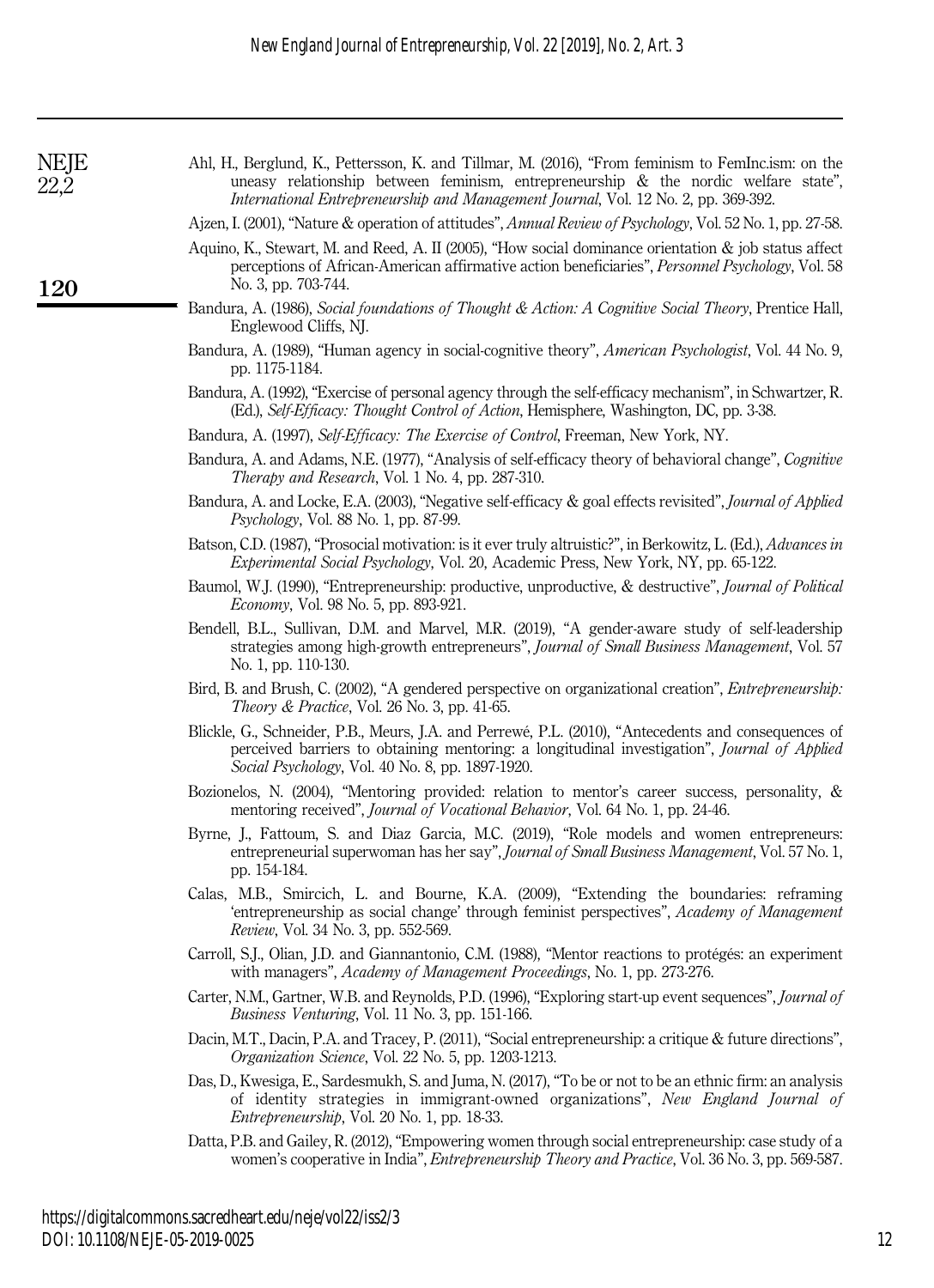Davidsson, P. and Gordon, S. (2012), "Panel studies of new venture creation: a methods-focused review & suggestions for future research", Small Business Economics, Vol. 39 No. 4, pp. 853-876.

| dominance<br>orientation | Day, R. and Allen, T.D. (2002), "The relationship between career motivation $\&$ self-efficacy with<br>protégé career success", Journal of Vocational Behavior, Vol. 64 No. 1, pp. 72-91.                                                                                                     |  |
|--------------------------|-----------------------------------------------------------------------------------------------------------------------------------------------------------------------------------------------------------------------------------------------------------------------------------------------|--|
|                          | deBruin, A., Brush, C. and Welter, F. (2007), "Advancing a framework for coherent research on<br>women's entrepreneurship", <i>Entrepreneurship Theory &amp; Practice</i> , Vol. 31 No. 3, pp. 323-339.                                                                                       |  |
| 121                      | Delmar, F. and Davidsson, P. (2000), "Where do they come from? Prevalence & characteristics of<br>nascent entrepreneurs", <i>Entrepreneurship &amp; Regional Development</i> , Vol. 12 No. 1, pp. 1-23.                                                                                       |  |
|                          | Di Domenico, M., Haugh, H. and Tracey, P. (2010), "Social bricolage: theorizing social value creation in<br>social enterprises", <i>Entrepreneurship Theory &amp; Practice</i> , Vol. 34 No. 4, pp. 681-703.                                                                                  |  |
|                          | Duckitt, J., Wagner, C., DuPlessis, I. and Birum, I. (2002), "The psychological bases of ideology & prejudice:<br>testing a dual process model", Journal of Personality & Social Psychology, Vol. 83 No. 1, pp. 75-93.                                                                        |  |
|                          | Dyer, W.G. Jr and Whetten, D.A. (2006), "Family firms & social responsibility: preliminary evidence<br>from the S&P 500", Entrepreneurship Theory & Practice, Vol. 30 No. 6, pp. 785-802.                                                                                                     |  |
|                          | Eagly, A.H. and Karau, S.J. (2002), "Role congruity theory of prejudice toward female leaders",<br><i>Psychological Review, Vol. 109 No. 3, pp. 573-598.</i>                                                                                                                                  |  |
|                          | Eagly, A.H., Wood, W. and Diekman, A.B. (2000), "Social role theory of sex differences & similarities: a<br>current appraisal", in Eckes, T. and Trautner, H.M. (Eds), The Developmental Social Psychology<br>of Gender, Erlbaum, Mahwah, NJ, pp. 123-174.                                    |  |
|                          | Edelman, L. and Yli-Renko, H. (2010), "The impact of environment $\&$ entrepreneurial perceptions on<br>venture-creation efforts: bridging the discovery & creation views of entrepreneurship",<br>Entrepreneurship Theory & Practice, Vol. 34 No. 5, pp. 833-856.                            |  |
|                          | Elborgh-Woytek, K. (2013), Women, Work, and The Economy: Macroeconomic Gains from Gender<br><i>Equity</i> , International Monetary Fund, Washington, DC.                                                                                                                                      |  |
|                          | Ensher, E.A., Grant-Vallone, E.J. and Marelich, W.D. (2002), "Effects of perceived attitudinal and<br>demographic similarity on protégés' support and satisfaction gained from their mentoring<br>relationships", <i>Journal of Applied Social Psychology</i> , Vol. 32 No. 7, pp. 1407-1430. |  |
|                          | Estrin, S., Mickiewicz, T. and Stephan, U. (2013), "Entrepreneurship, social capital, & institutions: social<br>& commercial entrepreneurship across nations", Entrepreneurship: Theory & Practice, Vol. 37<br>No. 3, pp. 479-504.                                                            |  |
|                          | Fagenson, E.A. (1988), "The power of a mentor: protégés & nonprotégés' perceptions of their own<br>power in organizations", Group & Organization Studies, Vol. 13 No. 2, pp. 182-194.                                                                                                         |  |
|                          | Fayolle, A., Gailly, B. and Lassas-Clerc, N. (2006), "Assessing the impact of entrepreneurship education<br>programmes: a new methodology", Journal of European Industrial Training, Vol. 30 No. 9, pp. 701-720.                                                                              |  |
|                          | Fishbein, M. and Ajzen, I. (1975), Belief, Attitude, Intention, & Behavior: An Introduction to Theory &<br>Research, Addison-Wesley, Reading, MA.                                                                                                                                             |  |
|                          | Giazitzoglu, A. and Down, S. (2017), "Performing entrepreneurial masculinity: an ethnographic<br>account", International Small Business Journal, Vol. 35 No. 1, pp. 40-60.                                                                                                                    |  |
|                          | Gilligan, C. (1982), In a Different Voice: Psychological Theory & Women's Development, Harvard<br>University Press, Cambridge, MA.                                                                                                                                                            |  |
|                          | Gilligan, C. and Attanucci, J. (1988), "Two moral orientations: gender differences & similarities",<br>Merrill-Palmer Quarterly, Vol. 33 No. 3, pp. 223-237.                                                                                                                                  |  |
|                          | Gorgievski, M.J. and Stephan, U. (2016), "Advancing the psychology of entrepreneurship: a review of<br>the psychological literature and an introduction", Applied Psychology, Vol. 65 No. 3, pp. 437-468.                                                                                     |  |
|                          | Grant, A.M. (2007), "Relational job design & the motivation to make a prosocial difference", Academy of<br>Management Review, Vol. 32 No. 2, pp. 393-417.                                                                                                                                     |  |
|                          |                                                                                                                                                                                                                                                                                               |  |

Greene, F.J., Han, L. and Marlow, S. (2013), "Like mother, like daughter? Analyzing maternal influences upon women's entrepreneurial propensity", Entrepreneurship: Theory & Practice, Vol. 37 No. 4, pp. 687-711.

social  $\mathbf{d}$  dominance  $\mathbf{d}$ 

Impact of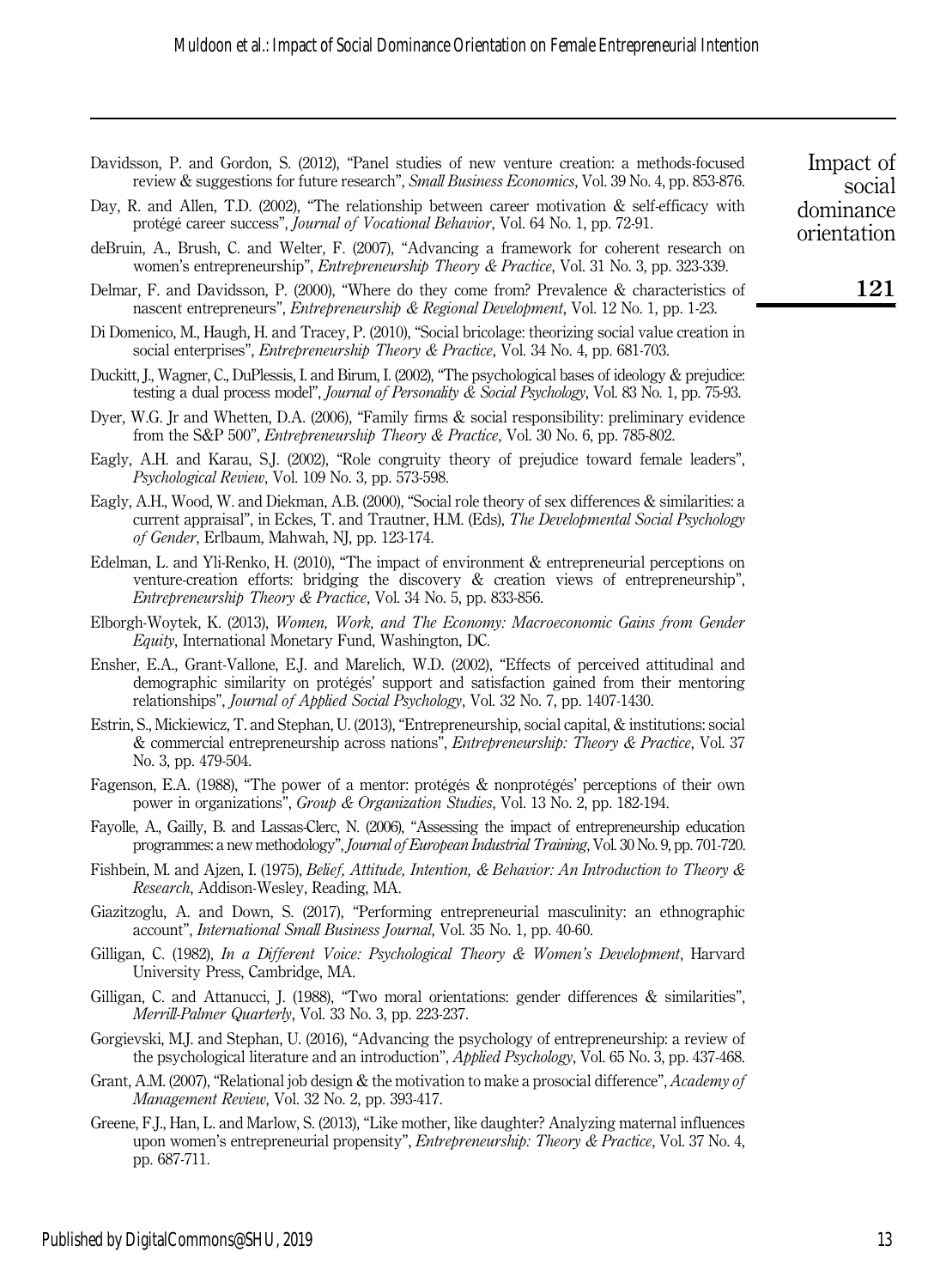No. 4, pp. 73-85.

Gupta, V.K. and Bhawe, N.M. (2007), "The influence of proactive personality & stereotype threat on women's entrepreneurial intentions", *Journal of Leadership & Organizational Studies*, Vol. 13

Gupta, V.K., Turban, D.B. and Bhawe, N.M. (2008), "The effect of gender stereotype activation on entrepreneurial intentions", The Journal of Applied Psychology, Vol. 93 No. 5, pp. 1053-1061. Gupta, V.K., Wieland, A.M. and Turban, D.B. (2019), "Gender characterizations in entrepreneurship: a multi-level investigation of sex-role stereotypes about high-growth, commercial, and social entrepreneurs", Journal of Small Business Management, Vol. 57 No. 1, pp. 131-153. Gupta, V.K., Turban, D.B., Wasti, S.A. and Sikdar, A. (2009), "The role of gender stereotypes in perceptions of entrepreneurs & intentions to become an entrepreneur", Entrepreneurship Theory & Practice, Vol. 33 No. 2, pp. 397-417. Gutierrez, A. (2017), "The effect of social dominance orientation and entrepreneur's race on funding decisions", Academy of Management Proceedings, Vol. 2017 No. 1, Academy of Management, Briarcliff Manor, NY, November 30, p. 10139, available at: [https://doi.org/10.5465/AMBPP.](https://doi.org/10.5465/AMBPP.2017.10139abstract) [2017.10139abstract](https://doi.org/10.5465/AMBPP.2017.10139abstract) Hechavarria, D.M. and Ingram, A.E. (2016), "The entrepreneurial gender divide: hegemonic masculinity, emphasized femininity  $\&$  organizational forms", *International Journal of Gender*  $\&$ Entrepreneurship, Vol. 8 No. 3, pp. 242-281. Hechavarría, D.M., Terjesen, S., Ingram, A., Renko, M., Justo, R. and Elam, A. (2017), "Taking care of business: the impact of culture & gender on entrepreneurs' blended value creation goals", Small Business Economics, Vol. 48 No. 1, pp. 225-257. Hockerts, K. (2017), "Determinants of social entrepreneurial intentions", Entrepreneurship: Theory & Practice, Vol. 41 No. 1, pp. 105-130. Jaiswal, M. (2018), "Black vs white owned new venture performance: a study of mediating effects", New England Journal of Entrepreneurship, Vol. 21 No. 2, pp. 81-100. Javadian, G., Opie, T.R. and Parise, S. (2018), "The influence of emotional carrying capacity and network ethnic diversity on entrepreneurial self-efficacy: the case of black and white entrepreneurs", New England Journal of Entrepreneurship, Vol. 21 No. 2, pp. 101-122. Johnson, W.B. and Smith, D. (2016), Athena Rising: How & Why Men Should Mentor Women, Bibliomotion, Brookline, MA. Johnstone-Louis, M. (2017), "Corporate social responsibility and women's entrepreneurship: towards a

- more adequate theory of 'work' ", Business Ethics Quarterly, Vol. 27 No. 4, pp. 569-602.
- Kabeer, N. (2005), "Gender equality & women's empowerment: a critical analysis of the Third Millennium Development Goal 1", Gender & Development, Vol. 13 No. 1, pp. 13-24.
- Kabeer, N. (2011), "Between affiliation  $\&$  autonomy: navigating pathways of women's empowerment  $\&$ gender justice in rural Bangladesh", Development and Change, Vol. 42 No. 2, pp. 499-528.
- Kalbfleisch, P.J. and Keyton, J. (1995), "Power & equality in mentoring relationships", in Kalbfleisch, P.J. and Cody, M.J. (Eds), Gender, Power, & Communication in Human Relationships, 1st ed., Lawrence Erlbaum Associates, Hillsdale, NJ, pp. 189-212.
- Katre, A. and Salipante, P. (2012), "Start-up social ventures: blending fine-grained behaviors from two institutions for entrepreneurial success", Entrepreneurship Theory & Practice, Vol. 36 No. 5, pp. 967-994.
- Kaufmann, P.J., Welsh, D.H. and Bushmarin, N.V. (1995), "Locus of control & entrepreneurship in the Russian Republic", Entrepreneurship Theory & Practice, Vol. 20 No. 1, pp. 43-56.
- Kelly, M. and Williams, C. (2018), BUSN10, Cengage Learning, Boston, MA.
- Kemmelmeier, M. (2005), "The effects of race & social dominance orientation in simulated juror decision making", Journal of Applied Social Psychology, Vol. 35 No. 5, pp. 1030-1045.
- Kets de Vries, M.F. and Miller, D. (1984), "Neurotic style & organizational pathology", Strategic Management Journal, Vol. 5 No. 1, pp. 35-55.

14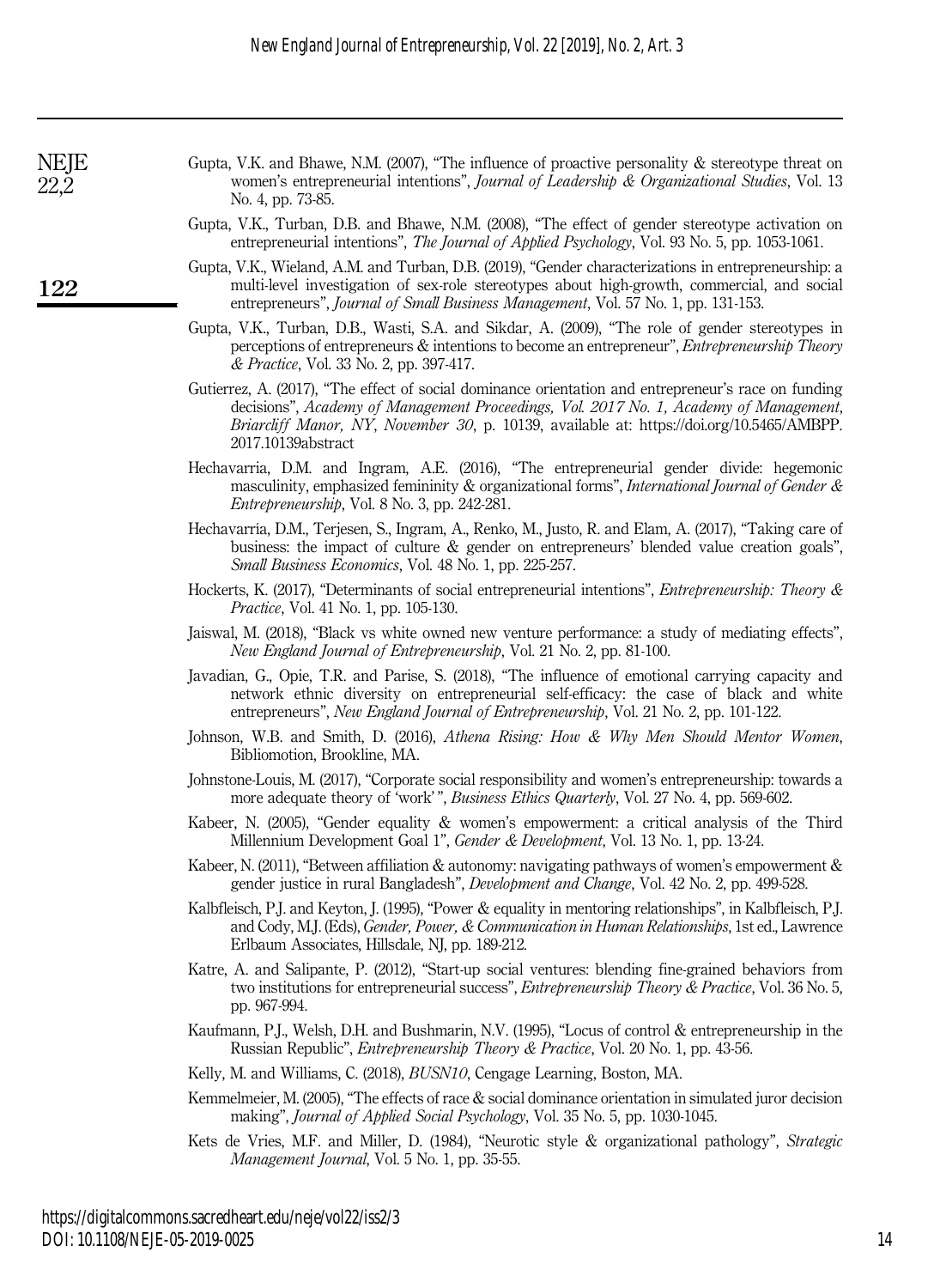Kickul, J., Wilson, F., Marlino, D. and Barbosa, S.D. (2008), "Are misalignments of perceptions & self-efficacy causing gender gaps in entrepreneurial intentions among our nation's teens?", Journal of Small Business & Enterprise Development, Vol. 15 No. 2, pp. 321-335. Kram, K.E. (1985), Mentoring At Work, Scott, Foresman, Glenview, IL. Krueger, N. and Brazeal, D. (1994), "Entrepreneurial potential and potential entrepreneurs", Entrepreneurship Theory and Practice, Vol. 18 No. 3, pp. 91-104. Krueger, N.F. Jr, Reilly, M.D. and Carsrud, A.L. (2000), "Competing models of entrepreneurial intentions", Journal of Business Venturing, Vol. 15 Nos 5‐6, pp. 411-432. Kulik, C.T. and Roberson, L. (2008), "8 Diversity initiative effectiveness: what organizations can (and cannot) expect from diversity recruitment, diversity training, and formal mentoring programs", in Brief, A.P. (Ed.), *Diversity at Work*, Cambridge University Press, New York, NY, pp. 265-317. Langowitz, N. and Minniti, M. (2007), "The entrepreneurial propensity of women", Entrepreneurship: Theory & Practice, Vol. 31 No. 3, pp. 341-364. Lawter, L., Rua, T. and Andreassi, J. (2016), "The glass cage: the gender pay gap and self-employment in the United States", New England Journal of Entrepreneurship, Vol. 19 No. 1, pp. 24-39. Lewis, P. (2014), "Post-feminism, femininities and organization studies: exploring a new agenda", Organization Studies, Vol. 35 No. 12, pp. 1845-1866. Liñán, F. and Fayolle, A. (2015), "A systematic literature review on entrepreneurial intentions: citation, thematic analyses, and research agenda", International Entrepreneurship and Management Journal, Vol. 11 No. 4, pp. 907-933. Mair, J. and Noboa, E. (2006), "Social entrepreneurship: how intentions to create a social venture get formed", in Mair, J., Robinson, J. and Hockerts, K. (Eds), Social Entrepreneurship, Palgrave Macmillan, London, pp. 121-136. Manolova, T.S., Brush, C.G., Edelman, L.F. and Shaver, K.G. (2012), "One size does not fit all: entrepreneurial expectancies & growth intentions of US women and men nascent entrepreneurs", *Entrepreneurship & Regional Development*, Vol. 24 Nos 1-2, pp. 7-27. Markman, G.D., Balkin, D.B. and Baron, R.A. (2002), "Inventors & new venture formation: the effects of general self-efficacy & regretful thinking", Entrepreneurship Theory & Practice, Vol. 27 No. 2, pp. 149-165. Marlow, S. (2014), "Exploring future research agendas in the field of gender & entrepreneurship", International Journal of Gender & Entrepreneurship, Vol. 6 No. 2, pp. 102-120. Marlow, S. and McAdam, M. (2013), "Gender & entrepreneurship: advancing debate & challenging myths; exploring the mystery of the under-performing female entrepreneur", International Journal of Entrepreneurial Behavior & Research, Vol. 19 No. 1, pp. 114-124. Marlow, S., Carter, S. and Shaw, E. (2008), "Constructing female entrepreneurship policy in the UK: is the US a relevant benchmark?", Environment & Planning C: Government & Policy, Vol. 26 No. 2, pp. 335-351. Miaoulis, G. Jr, Brown, H.E. and Saunders, P.M. (2005), "Perceptions of environmental restraints on start-ups in Southwestern Pennsylvania", The Journal of Business and Economic Studies, Vol. 11 No. 2, pp. 19-33. Minniti, M., Arenius, P. and Langowitz, N. (2005), "Global Entrepreneurship Monitor 2004 special topic report: women and entrepreneurship", *Entrepreneurship & Regional Development*, Vol. 24 Nos 1-2, pp. 7-27. Murray, T.R. (2001), "Feminist perspectives", in Murray, Thomas R. (Ed.), *Recent Theories of Human* Development, Sage Publications, Thousand Oaks, CA, pp. 235-250. Nussbaum, M. (2011), Creating Capabilities: The Human Development Approach, Belknap Press of Harvard University Press, Cambridge, MA. 123 Impact of social dominance orientation

Peredo, A.M. and Chrisman, J.J. (2006), "Toward a theory of community-based enterprise", Academy of Management Review, Vol. 31 No. 2, pp. 309-328.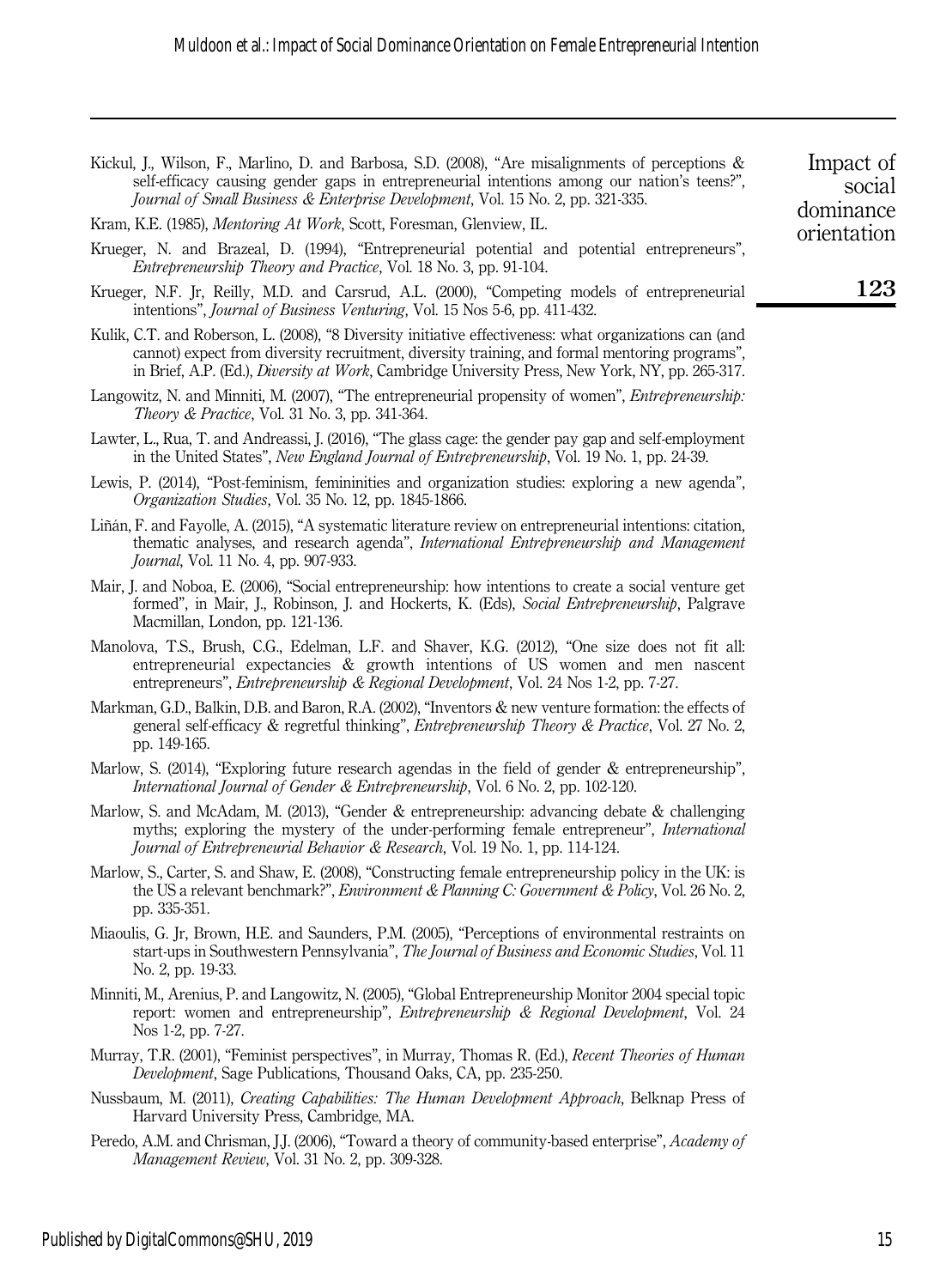| Pratto, F., Stallworth, L.M. and Sidanius, J. (1997), "The gender gap: differences in political attitudes<br>and social dominance orientation", <i>British Journal of Social Psychology</i> , Vol. 36 No. 1, pp. 49-68.                                                                                                  |
|--------------------------------------------------------------------------------------------------------------------------------------------------------------------------------------------------------------------------------------------------------------------------------------------------------------------------|
| Pratto, F., Sidanius, J., Stallworth, L.M. and Malle, B.F. (1994), "Social dominance orientation: a<br>personality variable predicting social & political attitudes", <i>Journal of Personality &amp; Social</i><br><i>Psychology</i> , Vol. 67 No. 4, pp. 741-763.                                                      |
| Ragins, B.R. (1995), "Diversity, power, and mentorship in organizations: a cultural, structural, $\&$<br>behavioral perspective", in Chemers, M.M., Oskamp, S. and Costanzo, M.A. (Eds), <i>Diversity in</i><br><i>Organizations: New Perspectives For A Changing Workplace, Sage, Thousand Oaks, CA,</i><br>pp. 91-132. |

No. 3, pp. 387-414.

Renko, M. (2013), "Early challenges of nascent social entrepreneurs", Entrepreneurship: Theory & Practice, Vol. 37 No. 5, pp. 1045-1069.

Pitt, M. (1998), "A tale of two gladiators: 'reading' entrepreneurs as texts", Organization Studies, Vol. 19

- Rudman, L.A. and Glick, P. (1999), "Feminized management & backlash toward agentic women: the hidden costs to women of a kinder, gentler image of middle managers", *Journal of Personality &* Social Psychology, Vol. 77 No. 5, pp. 1004-1010.
- Santos, F.J., Roomi, M.A. and Liñán, F. (2016), "About gender differences and the social environment in the development of entrepreneurial intentions", *Journal of Small Business Management*, Vol. 54 No. 1, pp. 49-66.
- Santos, F.M. (2012), "A positive theory of social entrepreneurship", Journal of Business Ethics, Vol. 111 No. 3, pp. 335-351.
- Shepherd, D.A. and Krueger, N.F. (2002), "An intentions–based model of entrepreneurial teams' social cognition", Entrepreneurship Theory and Practice, Vol. 27 No. 2, pp. 167-185.
- Shinnar, R.S., Hsu, D.K. and Powell, B.C. (2014), "Self-efficacy, entrepreneurial intentions, & gender: assessing the impact of entrepreneurship education longitudinally", The International Journal of Management Education, Vol. 12 No. 3, pp. 561-570.
- Sidanius, J. and Pratto, F. (1999), Social Dominance: An Intergroup Theory of Social Hierarchy & Oppression, Cambridge University Press, New York, NY.
- Sidanius, J. and Pratto, F. (2012), "Social dominance theory", in Lange, Paul A.M., Kruglanski, Arie W. and Higgins, E.T. (Eds), In Handbook of Theories of Social Psychological, Sage Publications, London, pp. 418-439.
- Sidanius, J., Pratto, F. and Bobo, L. (1996), "Racism, conservatism, affirmative action, & intellectual sophistication: a matter of principled conservatism or group dominance?", Journal of Personality & Social Psychology, Vol. 70 No. 3, pp. 476-490.
- Smith, W.K., Gonin, M. and Besharov, M.L. (2013), "Managing social-business tensions: a review and research agenda for social enterprise", Business Ethics Quarterly, Vol. 23 No. 3, pp. 407-442.
- St-Jean, E. and Audet, J. (2012), "The role of mentoring in the learning development of the novice entrepreneur", *International Entrepreneurship & Management Journal*, Vol. 8 No. 1, pp. 119-140.
- St-Jean, E., Radu-Lefebvre, M. and Mathieu, C. (2018), "Can less be more? Mentoring functions, learning goal orientation, and novice entrepreneurs' self-efficacy", International Journal of Entrepreneurial Behavior & Research, Vol. 24 No. 1, pp. 2-21.
- Thomas, A.S. and Mueller, S.L. (2000), "A case for comparative entrepreneurship: assessing the relevance of culture", Journal of International Business Studies, Vol. 31 No. 2, pp. 287-301.
- Umphress, E.E., Smith-Crowe, K., Brief, A.P., Dietz, J. and Watkins, M.B. (2007), "When birds of a feather flock together & when they do not: status composition, social dominance orientation, & organization attractiveness", Journal of Applied Psychology, Vol. 92 No. 2, pp. 396-409.
- Vanevenhoven, J. and Liguori, E. (2013), "The impact of entrepreneurship education: introducing the entrepreneurship education project", Journal of Small Business Management, Vol. 51 No. 3, pp. 315-328.